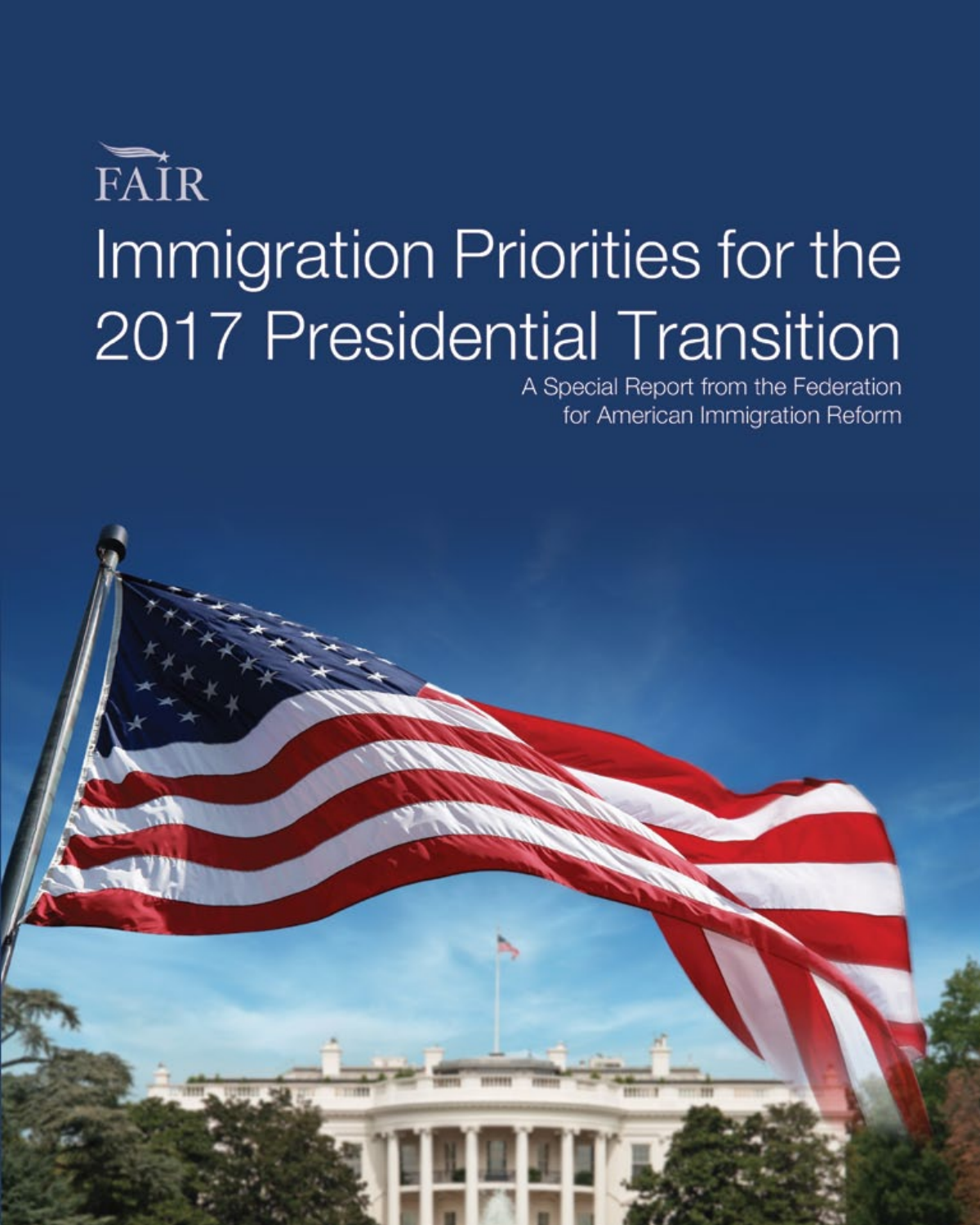## **Contents**

- [Introduction](#page-4-0)
- [Formulating a National Immigration Policy that Serves the National Interest](#page-6-0)
- [Key Points in a Comprehensive National Border Security Strategy](#page-8-0)
- [A Plan For Moving Forward: Steps Toward Implementing a National Immigration](#page-14-0)  [Policy and Comprehensive Border Security Strategy](#page-14-0)
- [Conclusion](#page-22-0)
- [About F](#page-25-0)AIR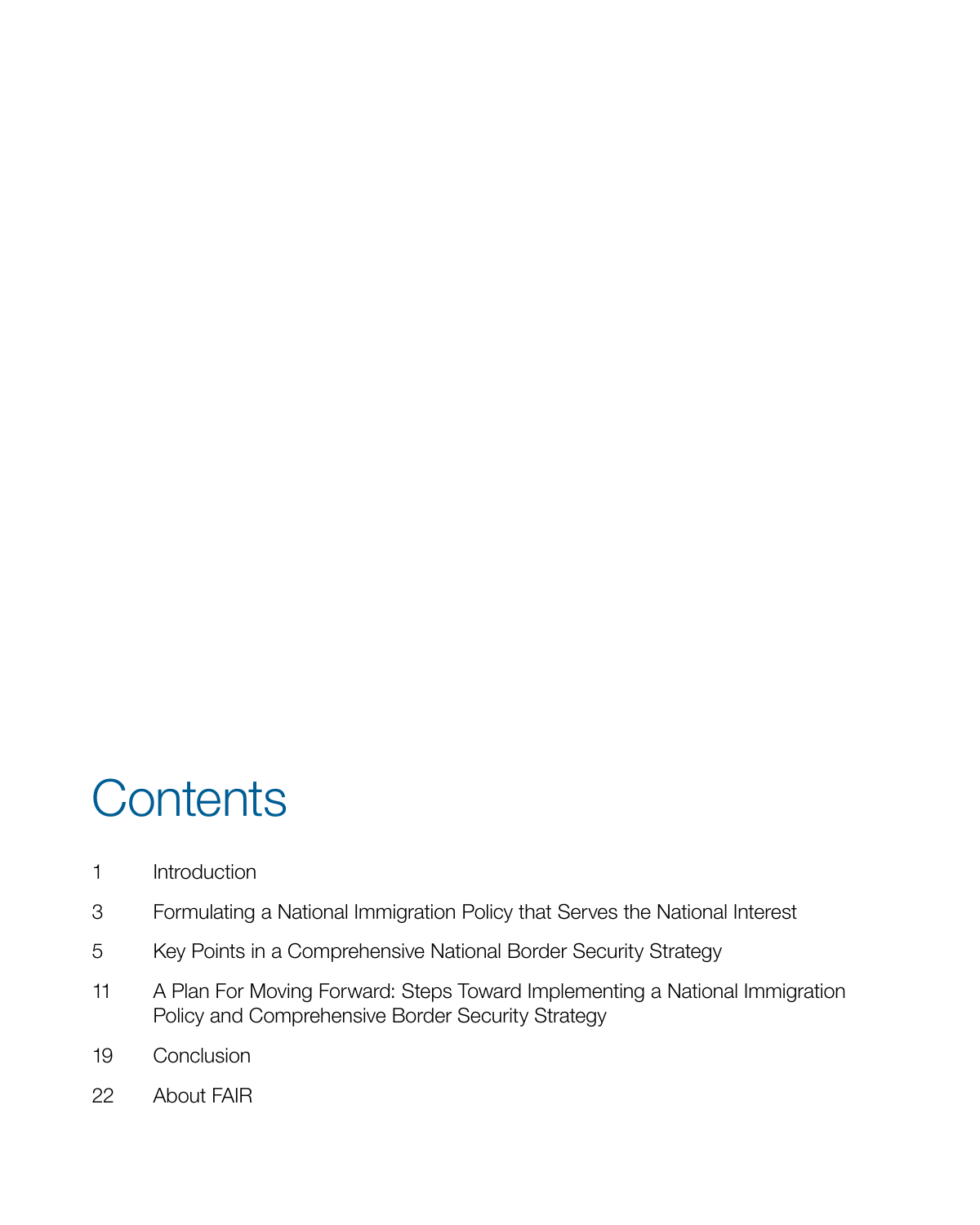Immigration Priorities for the 2017 Presidential Transition

## Immigration Priorities for the 2017 Presidential Transition

A Special Report by Matt O'Brien, Spencer Raley, Robert Law and Sarah Rehberg

November 2016



© NOVEMBER 2016 | FAIR HORIZON PRESS™ | ALL RIGHTS RESERVED | ISBN: 978-0-9978627-2-0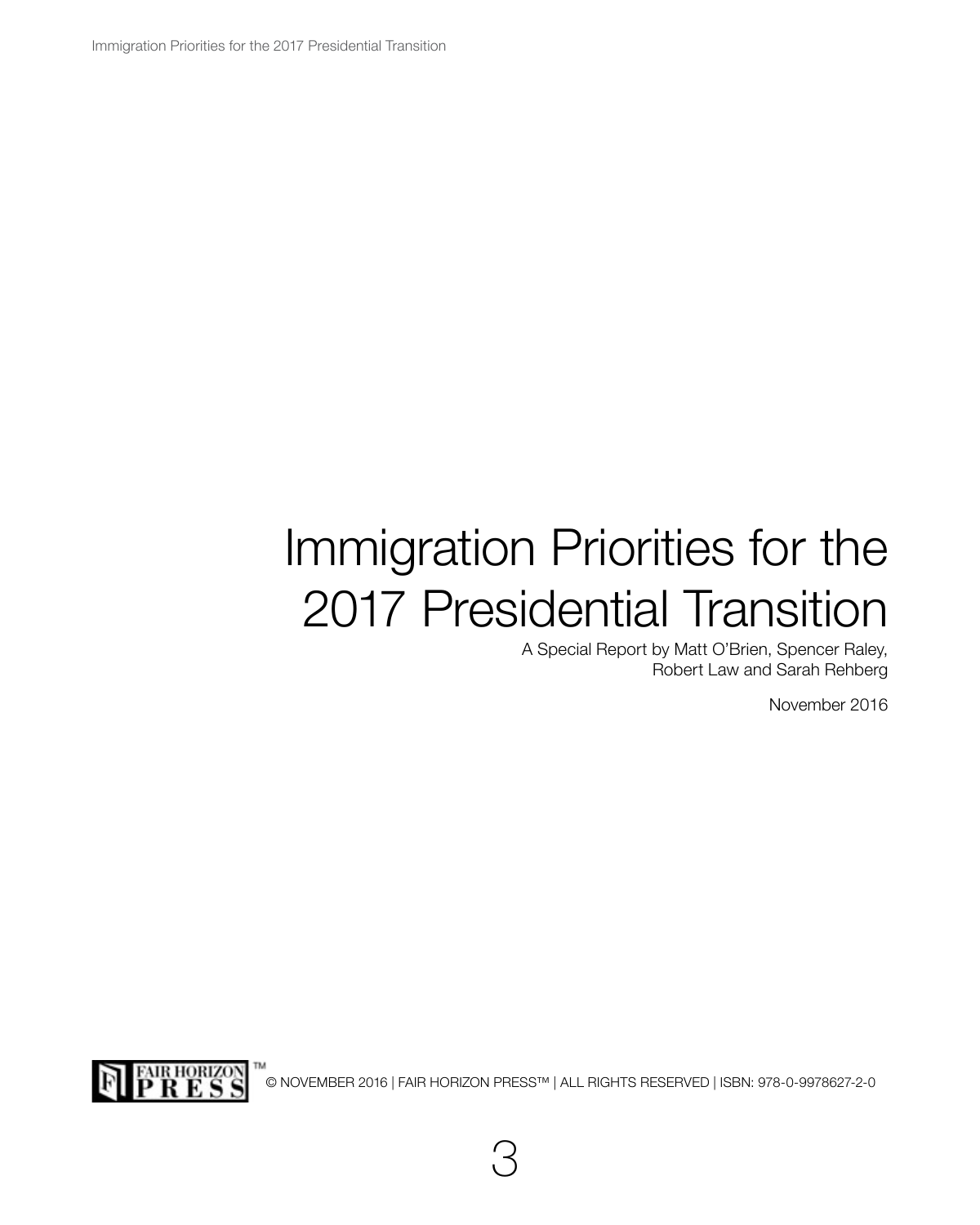### Key Costs of Mass Migration



The approximate amount illegal immigration costs U.S. taxpayers a year at the federal, state and local level. The bulk of the cost, some \$84 billion, is absorbed by state and local governments.

The average illegal alien household takes in \$14,387 more in benefits than it pays in taxes. Since most of these costs are borne by state and local taxpayers, the cost per legal household varies by the size of the area's illegal alien population.<sup>1</sup>



The annual cost to educate the children of illegal aliens, which constitutes the single largest cost to taxpayers. The cost of educating all legal and illegal aliens is \$59.8 billion.<sup>2</sup> State and local governments absorb nearly 99 percent of these costs.

\$14,387

 $50\%$ 

At the federal level, the government spends 60 percent more on illegal aliens than it collects in taxes. At the state and local level, less than five percent of the cost associated with illegal immigrants is recovered from taxes paid.3

Most illegal aliens pay no income taxes. Among those who do, much of the revenues collected are refunded to the illegal aliens when they file annual tax returns. Many also claim tax credits resulting in payments from the U.S. Treasury.4

The nation's growing GDP is only enriching a few at the top. The reality most Americans face includes job displacement, wage stagnation/regression and a heavier tax burden. These are the primary costs of immigration-driven growth over the last 40 years.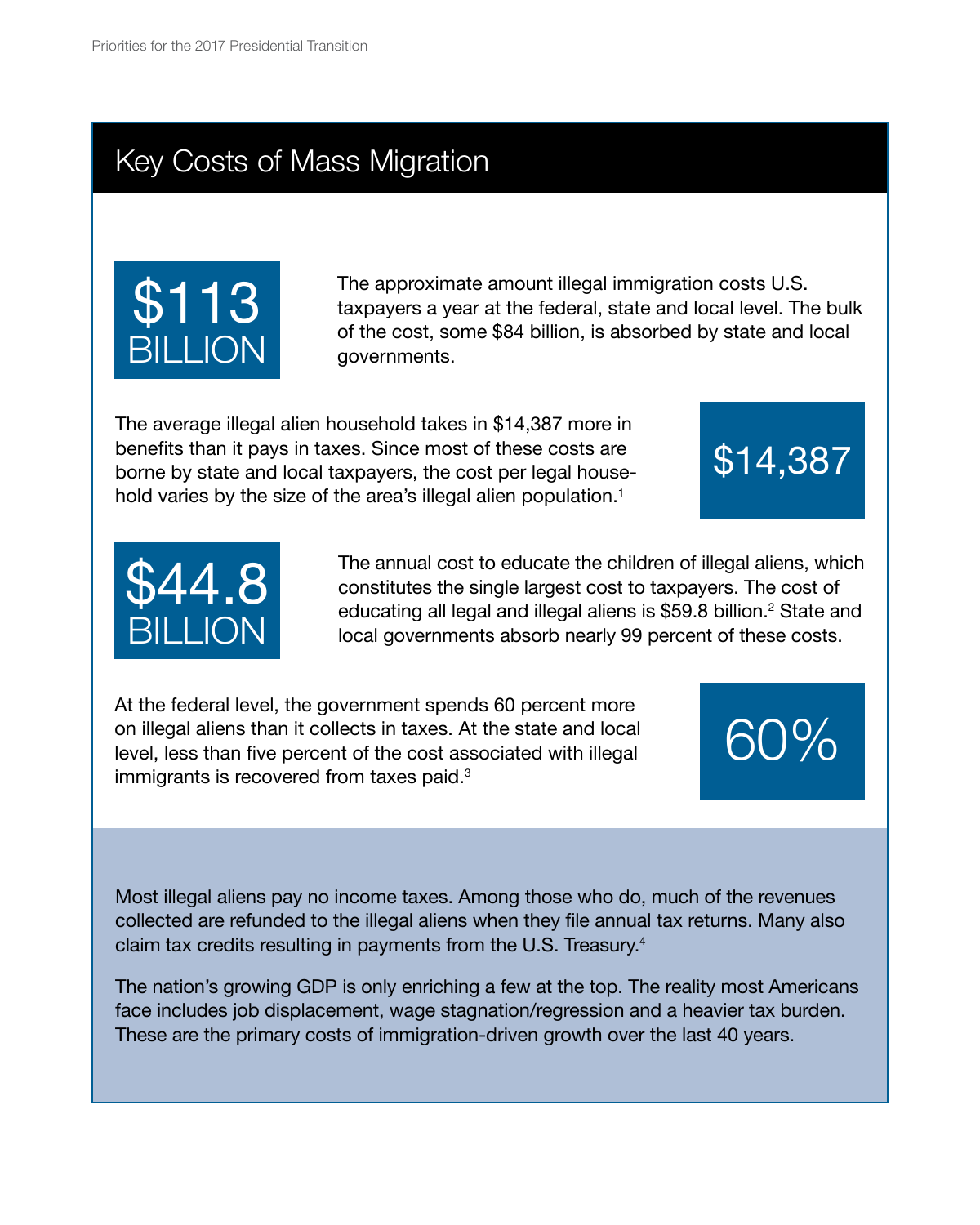<span id="page-4-0"></span>

Illegal immigration and unchecked legal immigration are detrimental to the quality of life in the United States. The American family is increasingly bearing the costs of urban sprawl, environmental degradation, traffic congestion, increased crime, overburdened health care, overwhelmed public schools and debt-ridden state and municipal governments—all results of uncontrolled immigration. The fiscal costs of immigration, legal and illegal, have always been substantial, but with the recent economic downturn, these costs have become even more burdensome. The social, cultural and political costs are being felt more acutely as we receive immigrants in numbers too large to be successfully incorporated into our way of life and assimilated into our communities.

### The Costs of Uncontrolled Mass Migration

The United States currently faces trillions of dollars in national debt. Many state budgets are severely in the red. Unchecked mass migration unnecessarily adds to the fiscal challenges that the federal government and the governments of all 50 states are facing.

There are also significant non-fiscal costs to lax immigration enforcement and vague immigration policies. Our porous borders allow national security threats, gangs, human traffickers, alien smugglers and drug cartels access to the United States, in addition to non-criminal illegal aliens.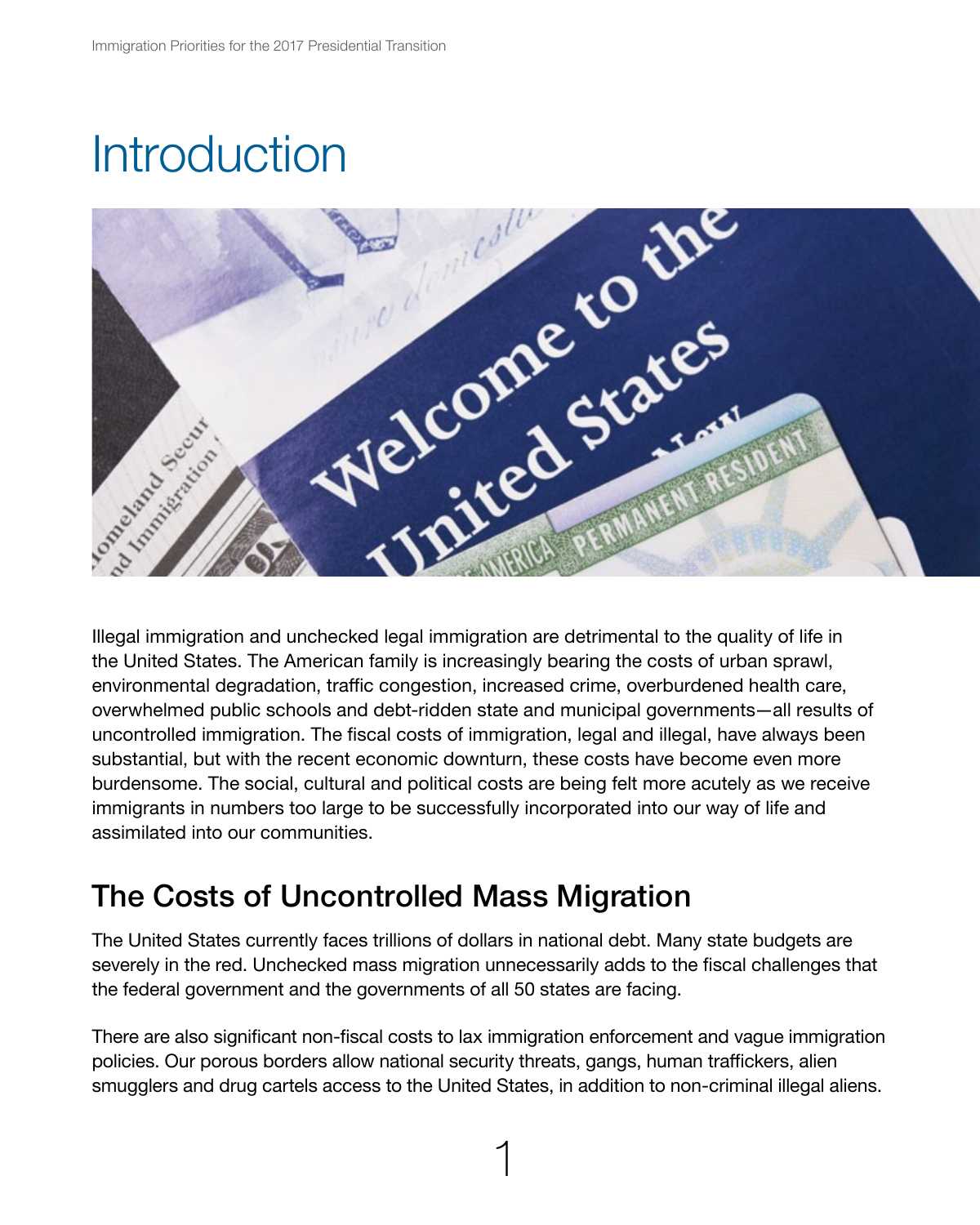Sudden, massive population increases place unnecessary strain on the environment, aging power grids and decaying public transportation infrastructure. And rapid infusions of individuals with limited English proficiency stress already burdened schools and social services agencies, discouraging assimilation and undermining the promise of a better life in the United States.

Policymakers are obligated to reduce the fiscal, cultural and environmental burdens of illegal migration and unbridled legal immigration. They must pursue a strategy that discourages future illegal migration and increasingly diminishes the current illegal alien population through attrition — by removing incentives to violate immigration law and deporting violators. Amnesty unfairly rewards those who broke our laws and invites continued illegal immigration. In view of the fiscal, national security and cultural threats it currently faces, the United States cannot afford such an approach.

### Re-establishing the Rule of Law in Immigration Policy

After eight years of the Obama administration dismantling our immigration laws, it is imperative that the next president make it a priority to reverse the damage done by a rogue administration. During his two terms in office, President Obama made it clear that he did not feel bound to enforce immigration laws as enacted by Congress. In doing so, he eroded public confidence in the willingness of the Executive Branch to carry out the terms of immigration law. Attacks on federal-state/local cooperation and the assertion of broad discretionary authority to grant *de facto* amnesty to large classes of illegal aliens made it impossible for the government to retain any credibility regarding the rule of law and its effective execution.<sup>5</sup>

Unfortunately, his administration was also aligned with organizations and interests that used the issue of immigration for profit and power — groups that have been instrumental in thwarting needed progress over the past 30 years. Industries that exploit illegal labor for profit have been given a pass, while party-aligned ethnic lobbies were rewarded with amnesty after opposing all effective methods of immigration enforcement.

Given the series of debacles that have shaken confidence in Washington's ability to act in the public interest, it is imperative that the incoming presidential administration addresses immigration reform from the perspective of its true constituents: the American people.

We will not succeed in controlling our borders until elected officials realize that immigration policies must align with America's national interests. Otherwise they will not protect the economic, social and security interests of the American people.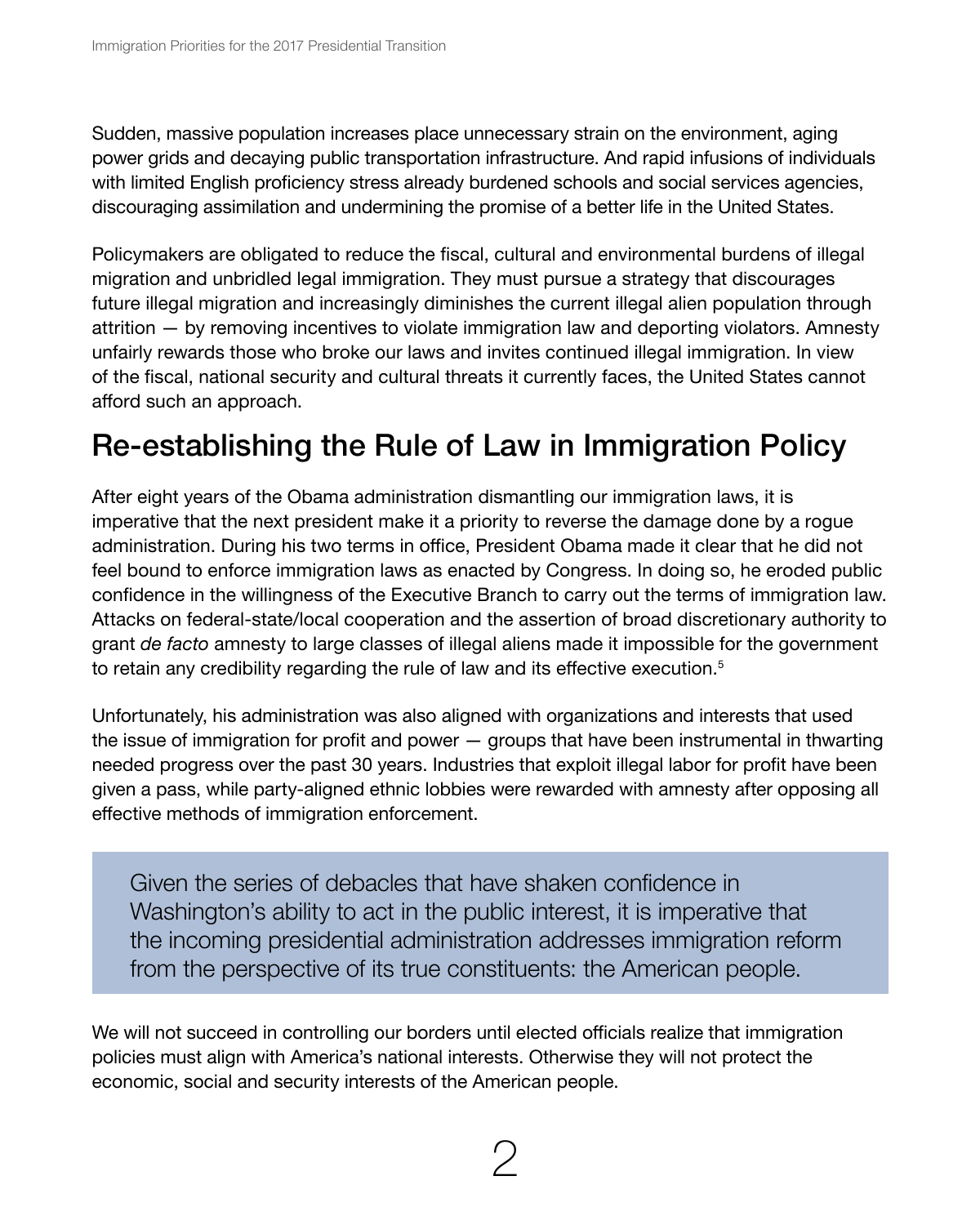## <span id="page-6-0"></span>Formulating a National Immigration Policy that Serves the National Interest



The United States does not currently have an immigration policy, let alone a principled one. The new administration must lead the nation in formulating an immigration policy that sets and enforces limits on legal immigration, eliminates — to the greatest extent possible — illegal immigration, and protects American workers, taxpayers and our most vulnerable citizens.

As a nation, we have pursued a variety of contradictory policies that render our borders dangerously porous and erase any meaningful distinctions between those who are lawfully present in the United States and those who are here illegally. The result is a loosely related collection of immigration laws that serve different special interests but do not serve the American people as a whole. By failing to establish a fair, reasonable and enforceable immigration policy, we encourage continued disregard for the rule of law. Amnesty programs, and other exceptions to established rules, reward law-breakers and punish those who have followed the law.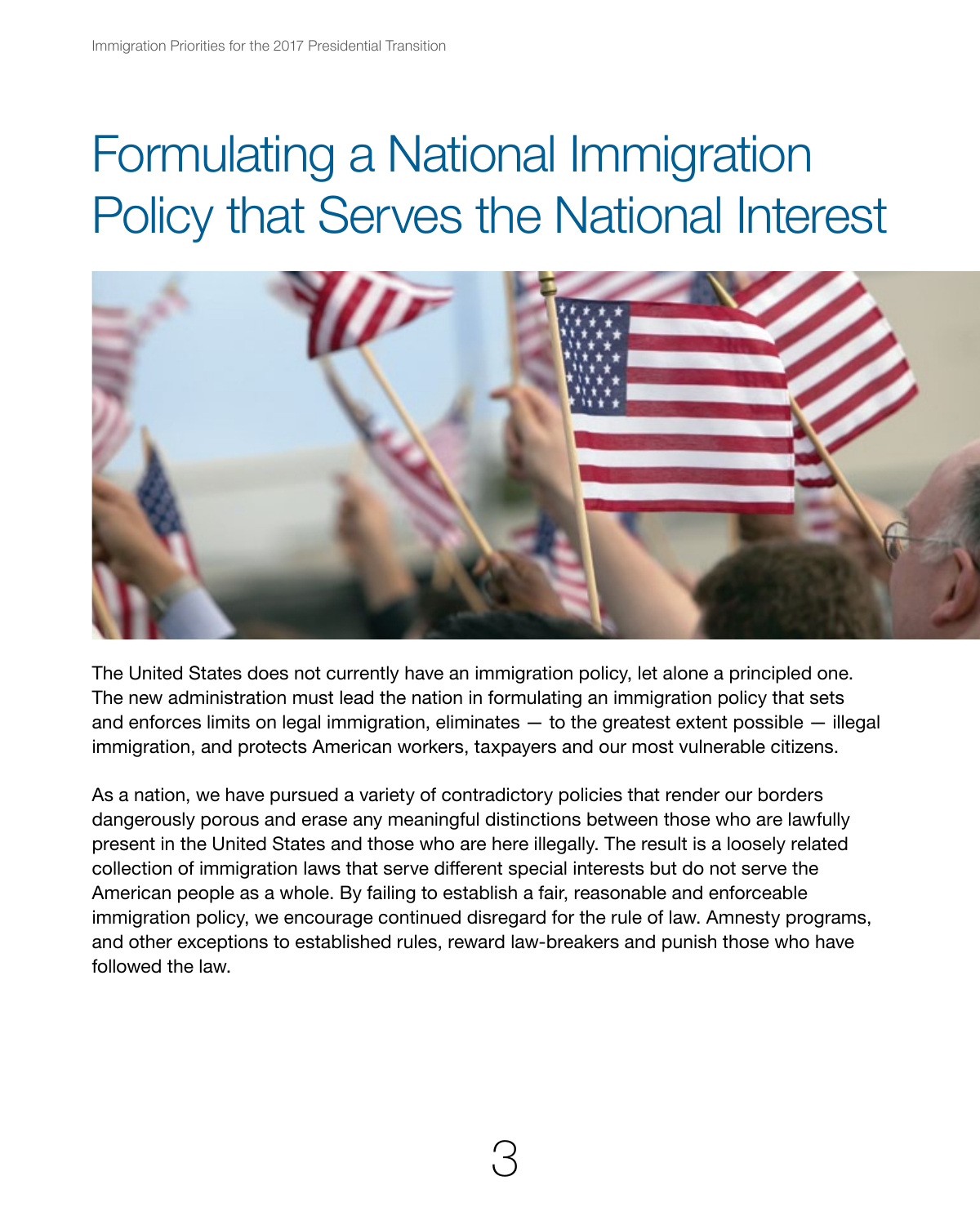### Our national immigration policy should be based on three non-negotiable points:



As a sovereign nation, the United States has the unfettered right to determine when and under what conditions it will admit foreign nationals.



Aliens will be admitted to the country only in such cases, and upon such conditions, as the United States may see fit to prescribe.



Aliens will be admitted to the United States only when such admissions serve the interests of the American people.

The successful implementation of a national immigration policy that preserves the rule of law, protects our sovereignty and promotes the interests of the American people is dependent on a carefully crafted strategy for securing our borders and controlling access to the interior.

4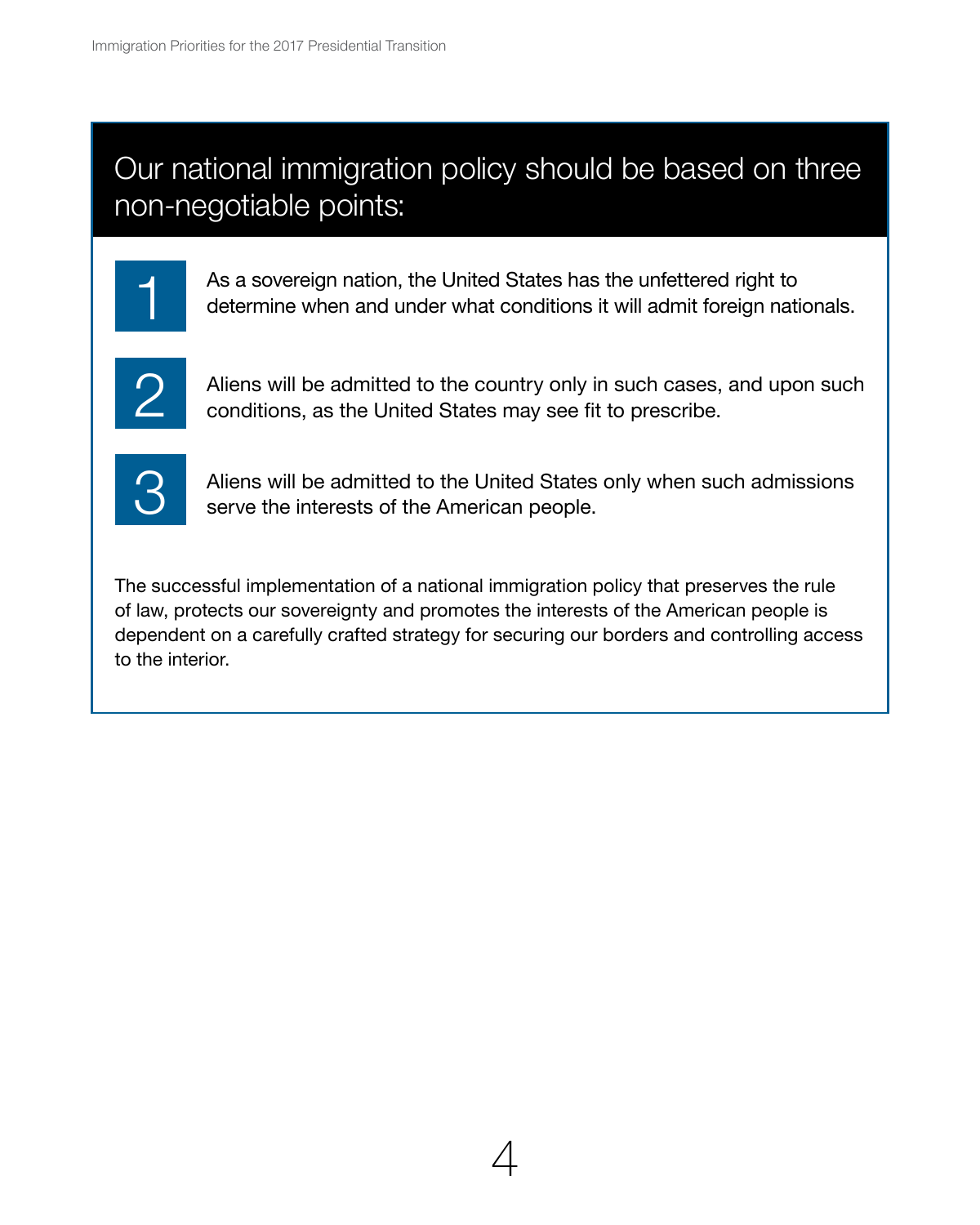## <span id="page-8-0"></span>Key Points in a Comprehensive National Border Security Strategy



We have national strategies for everything from defense to combating antibiotic-resistant bacteria. It is time for the White House to publish a comprehensive national border security strategy and demonstrate a strong commitment to the safety, security and financial solvency of the American public. This can be accomplished by focusing on four primary immigration policy pillars.

### Secure the Borders, Figuratively and Literally

The last time the U.S. measured border security, it estimated that only 13 percent of our borders are under "operational control." This is simply unacceptable. A nation without borders will rapidly lose its ability to protect its citizens and exercise its sovereignty.<sup>6</sup>

*Construct a Physical Barrier on the Southern Border* — Fences do not guarantee security, but they are an integral tool for securing borders. In 2006, Congress acknowledged this when it approved the Secure Fence Act, calling for the construction of a 700 mile physical barrier along the Mexican border. This project remains unfinished and the completed fencing has been constructed in an ineffective manner. The southern border remains the single largest weakness in United States border control efforts. It must be secured by an effective physical barrier.

5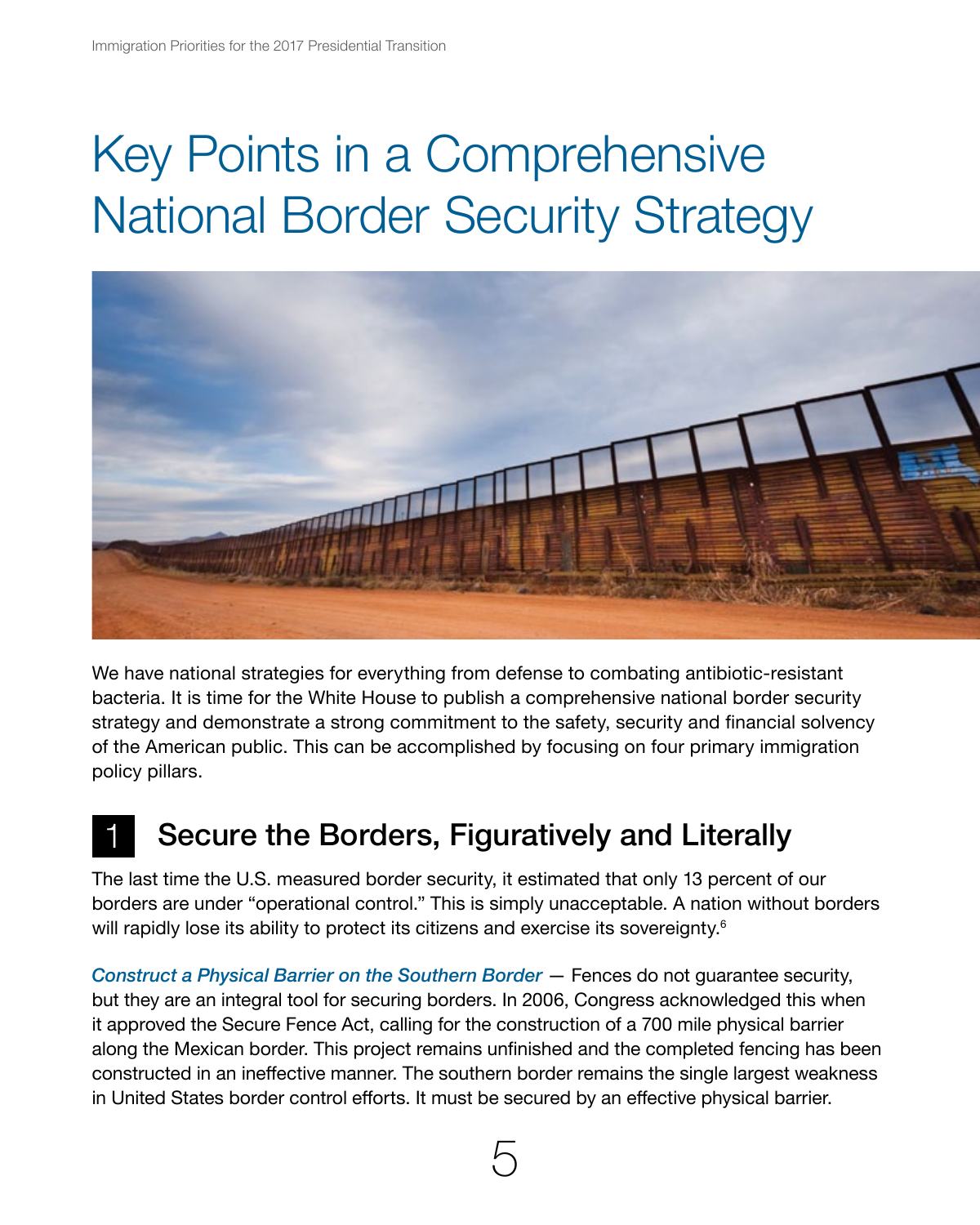*Secure the Northern Border* — Our border with Canada is the longest shared border in the world totaling 5,525 miles. Currently, only 3,700 border patrol officers are stationed along this border, with unmanned aerial vehicles monitoring only 1,150 miles, or less than one-fifth of it. Approximately 300,000 people and \$1.5 billion in trade cross the U.S.-Canadian border every day. America and Canada have long engaged in complementary border control efforts. However, recent increases in global conflict and the spread of terrorism make it imperative to remain vigilant that third country foreign nationals do not exploit the northern border in an attempt to enter the United States undetected.<sup>7</sup>

*End All "Catch and Release" Policies* — Expand DHS's, or Department of Homeland Security, detention facilities and bring the current "catch and release" policy to a halt. This misguided policy has turned immigration enforcement into an expensive farce. DHS must detain any alien who is either caught crossing the border or apprehended while unlawfully present in the United States, especially those suspected of criminal offenses.

#### *Increase Our Capacity to Confront and Resolve Both Land Based and Water Borne Mass Migration Events* —

Stretching back to the Mariel boatlift and beyond, the United States has periodically been faced with mass migration events. The recent Unaccompanied Alien Minor crisis on the southern border clearly demonstrates that a comprehensive border control strategy requires a robust and sustainable capacity to confront and manage these migrant surges. DHS, the U.S. Department of Defense and the U.S. Public Health Service must have the capability to operate jointly when faced with sudden, unanticipated mass migrations.

#### THE MARIEL BOATLIFT

The 1980 mass exodus of 125,000 Cubans facilitated by the Castro regime, among whom were planted hard-core criminals, mental patients and spies.

## 2 Enforce Our Immigration Laws

To send a clear signal that Congress prioritizes immigration enforcement we must hold all those who violate our immigration laws accountable — whether they are employers who hire aliens without work authorization, individuals who overstay their visas, or illegal migrants.

*Remove Immigration Violators* — The Obama administration's Priority Enforcement Program must be rescinded and our immigration laws must be enforced. Any immigration violator who is identified should be subject to removal or criminal prosecution, as prescribed by law. And certainly any alien who has been arrested and convicted of a crime should be removed from the country, rather than returned to the streets.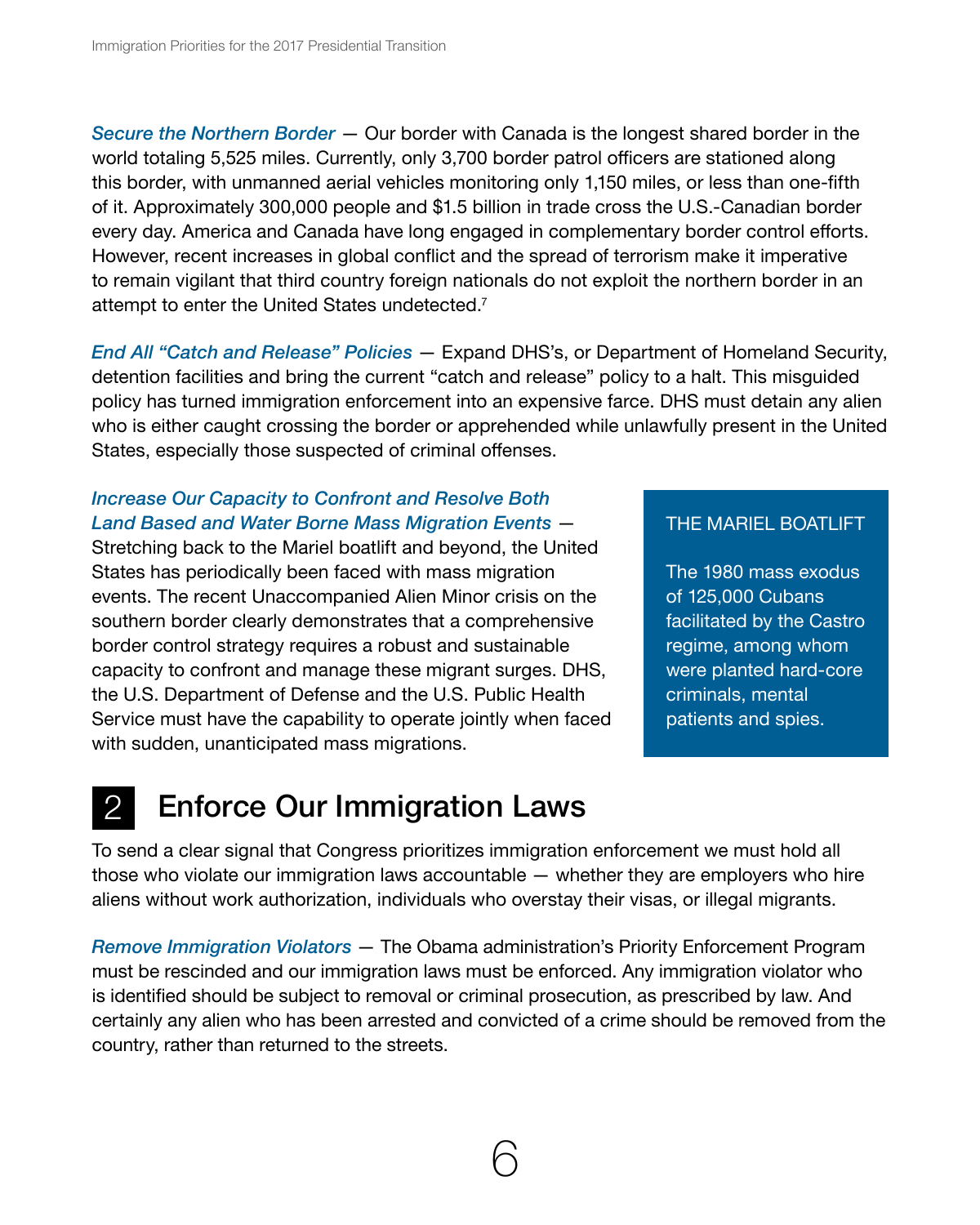

*Punish Repeat Offenders* — The broad discretion given to judges in penalizing illegal re-entry means that in many cases, those who break our laws go free. Therefore, mandatory minimum sentences are necessary to remove judicial discretion and send a clear message that the U.S. will seriously enforce our immigration laws. The president should demand that the new Congress immediately pass Kate's Law.

*Restore Programs That Promote Cooperation Between Federal And State/Local Law Enforcement* — Although the federal government is responsible for regulating immigration, state and local law enforcement play an important role in helping to ensure that immigration law is effectively enforced. Illegal and unconstitutional sanctuary city policies undermine the rule of law and prevent local, state and federal law enforcement agencies from working in conjunction with each other as they should.

#### ABOUT KATE'S LAW

Introduced by Sen. Ted Cruz (R-TX), Kate's Law is a bill that amends the Immigration and Nationality Act, or INA, to establish mandatory minimum penalties for aliens who unlawfully reenter the United States after being removed. The bill is named after Kate Steinle, a California woman who was shot and killed by an illegal alien with five previous deportations and seven felony convictions.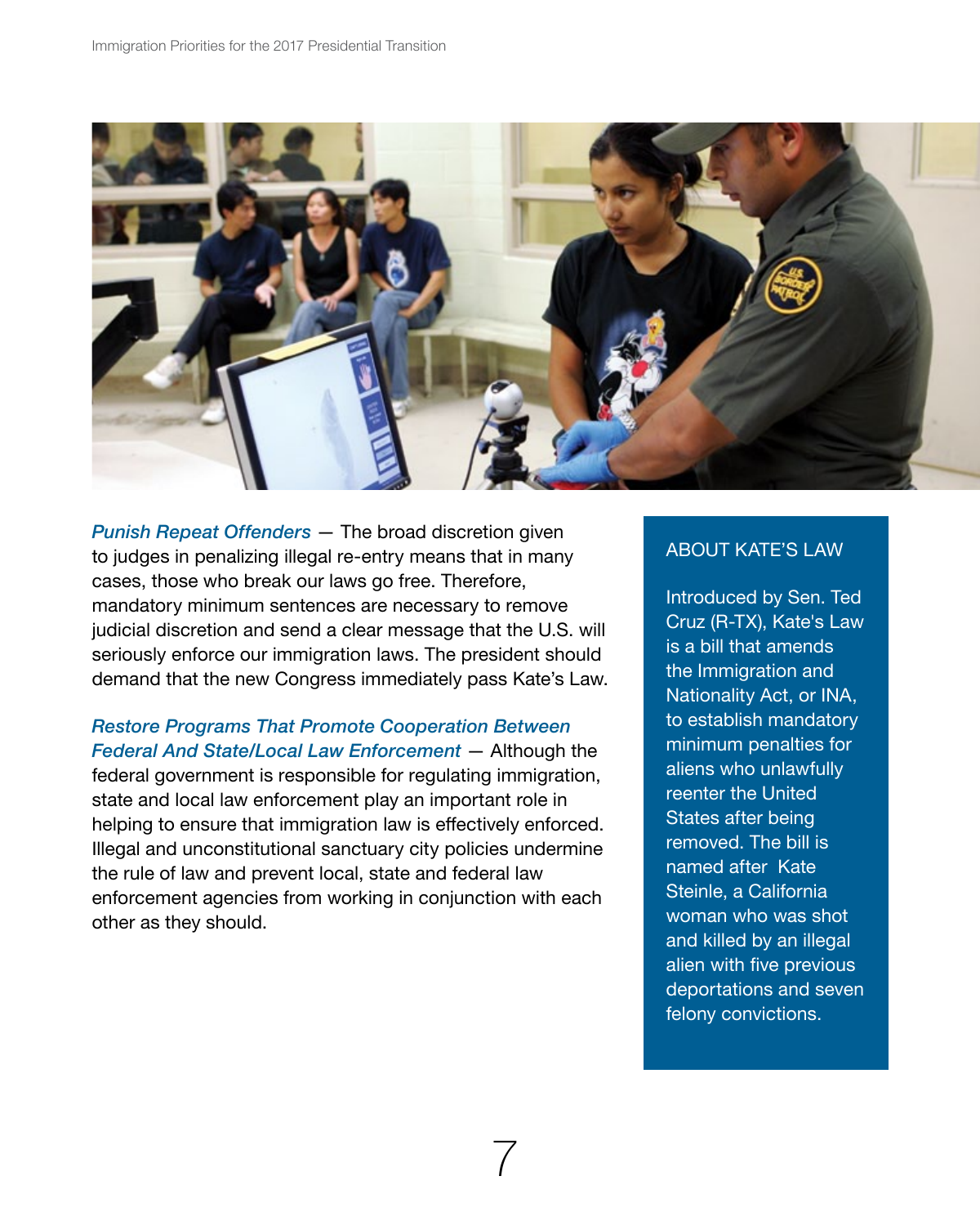

## **3** Dry Up the Incentives Attracting Illegal Aliens

Unless we remove the incentives to enter the U.S. unlawfully, we will not stop illegal immigration. We must enforce current immigration laws and eliminate incentives such as the availability of jobs and birthright citizenship.

*No More Amnesties* — Granting amnesty sends the message that breaking the law will eventually be rewarded. Furthermore, it makes a mockery of the legal immigration process, where those who obey the rules are forced to wait years to immigrate instead of "jumping the line" and hoping for absolution later.

*End Visa Overstays* — Approximately 40 percent of illegal aliens entered the U.S. legally and overstayed their visas. To end this practice it is necessary to finally implement a biometric entry-exit system at all ports of entry.

*Implement Mandatory E-Verify and Vigorously Prosecute Criminal Employers* — The most effective way to minimize illegal immigration is to remove the incentives to enter and reside in the U.S. illegally. We must eliminate the jobs magnet by requiring all employers use E-Verify. DHS must also hold employers who hire unauthorized workers accountable for their violations.

#### ABOUT E-VERIFY

E-Verify is a free, federally maintained program that can be used by employers to verify the work authorization of a new hire. E-Verify is easy to use and accessible to all employers with internet access, essentially acting as an electronic version of the Form I-9.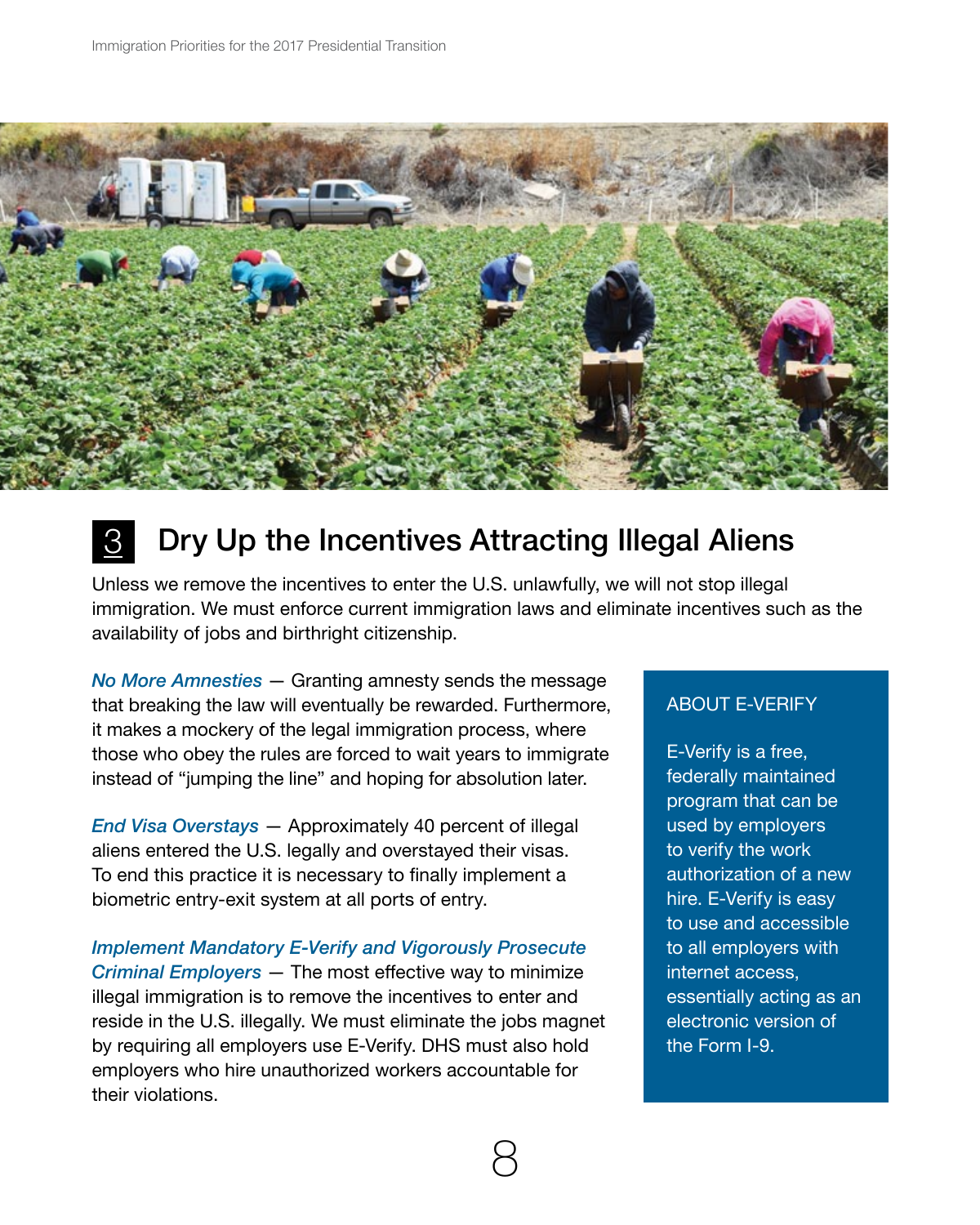*End "Birthright Citizenship"* — Based on a misinterpretation of the 14th Amendment, birthright citizenship is the practice of automatically granting U.S. citizenship to anyone born in the United States, regardless of the parents' immigration status. America is the only industrialized nation that permits the children of illegal aliens to automatically become citizens. This policy encourages manipulative practices like birth tourism, where pregnant aliens will travel to the United States for just long enough to give birth and, once their child's citizenship has been verified, return home.<sup>8</sup> We must eliminate this magnet for illegal immigration.

*End Free Health Care for Illegal Aliens* — Immigrants are prone to using expensive hospital and emergency services rather than preventative medical care.<sup>9</sup> However, they are often underinsured or totally uninsured. As a result, the staggering costs of medical care for these uninsured immigrants, illegal aliens and visa overstays is often passed onto taxpayers, and strains the financial stability of affected communities. Some states are even pushing to make health care subsidies available to illegal aliens through the Affordable Care Act, which would further reward illegal immigration.<sup>10</sup> While lifesaving legislation like the Emergency Treatment and Labor Act serves a useful purpose, the American taxpayer should not be required to underwrite non-emergency, tax-payer subsidized health care for a growing illegal immigrant population.

*Ensure Compliance With the Real ID Act* — Granting driver's licenses to illegal aliens is dangerous public policy. It makes them invisible to law enforcement authorities by giving them the one document they most need to secure employment, transact business and register to vote. States that grant driver's licenses to illegal aliens become magnets for illegal immigration. It is long past time for the U.S. to adapt 21st century technology to our vital identity documents. Compliance with the Real ID Act must be enforced.

### 4 Implement TRUE Immigration Reform

It is time for America to pursue an immigration policy that works for Americans. Excessive immigration harms American workers, taxpayers and our most vulnerable citizens. We must set and enforce reasonable limits.

*Support the American Worker* — American workers are the best and most productive in the world. They are eager to work. What they need is the opportunity to compete for jobs at fair wages, not unfair competition brought about by illegal aliens and mass immigration. We should encourage our own citizens to obtain the qualifications necessary to fill any labor shortages, not discourage them by flooding the market with foreign competitors who undercut wages.

*Limit Overall Immigration* — We are a nation of over 320 million people. We need to consider how much we want to grow and how that growth will affect the labor market, our environment,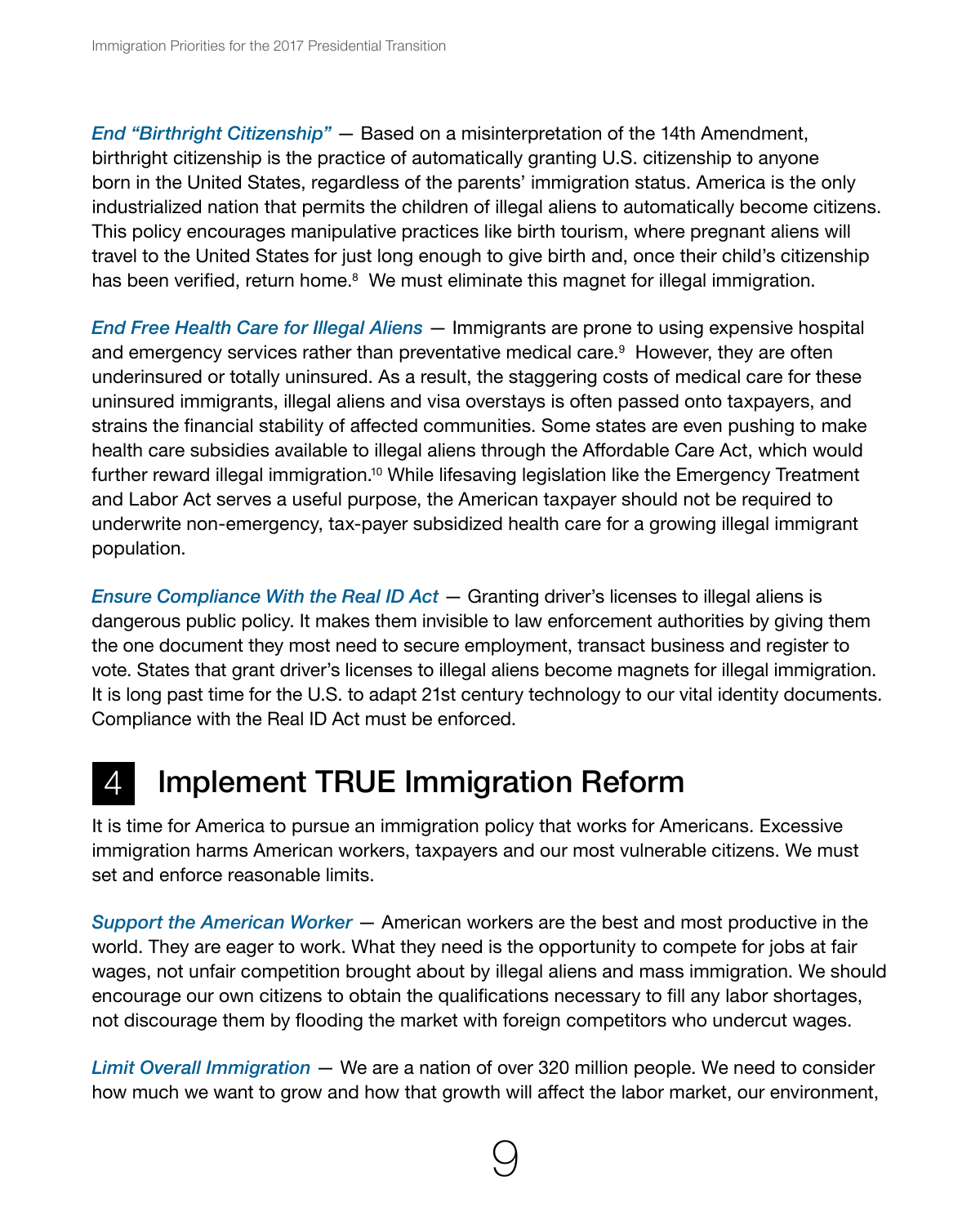resources and the quality of life in America. Reducing legal immigration to 300,000 per year over a sustained period will allow more sensible growth management. This level is in line with the recommendations of the bipartisan Jordan Commission that President Bill Clinton supported twenty years ago.

#### *Implement a Merit-Based Immigration System and End Family Chain Migration* —

As it now operates, our immigration system is based on nepotism. We admit immigrants who already have family members in the country. We do not make immigration decisions based on whether or not an immigrant can contribute to our economy or has some remarkable talent that would benefit the nation. In 2013, only 7 percent of green cards issued were skills-based. In order to genuinely reform our immigration system, family-based immigration must be limited to spouses and unmarried minor children of green card holders.

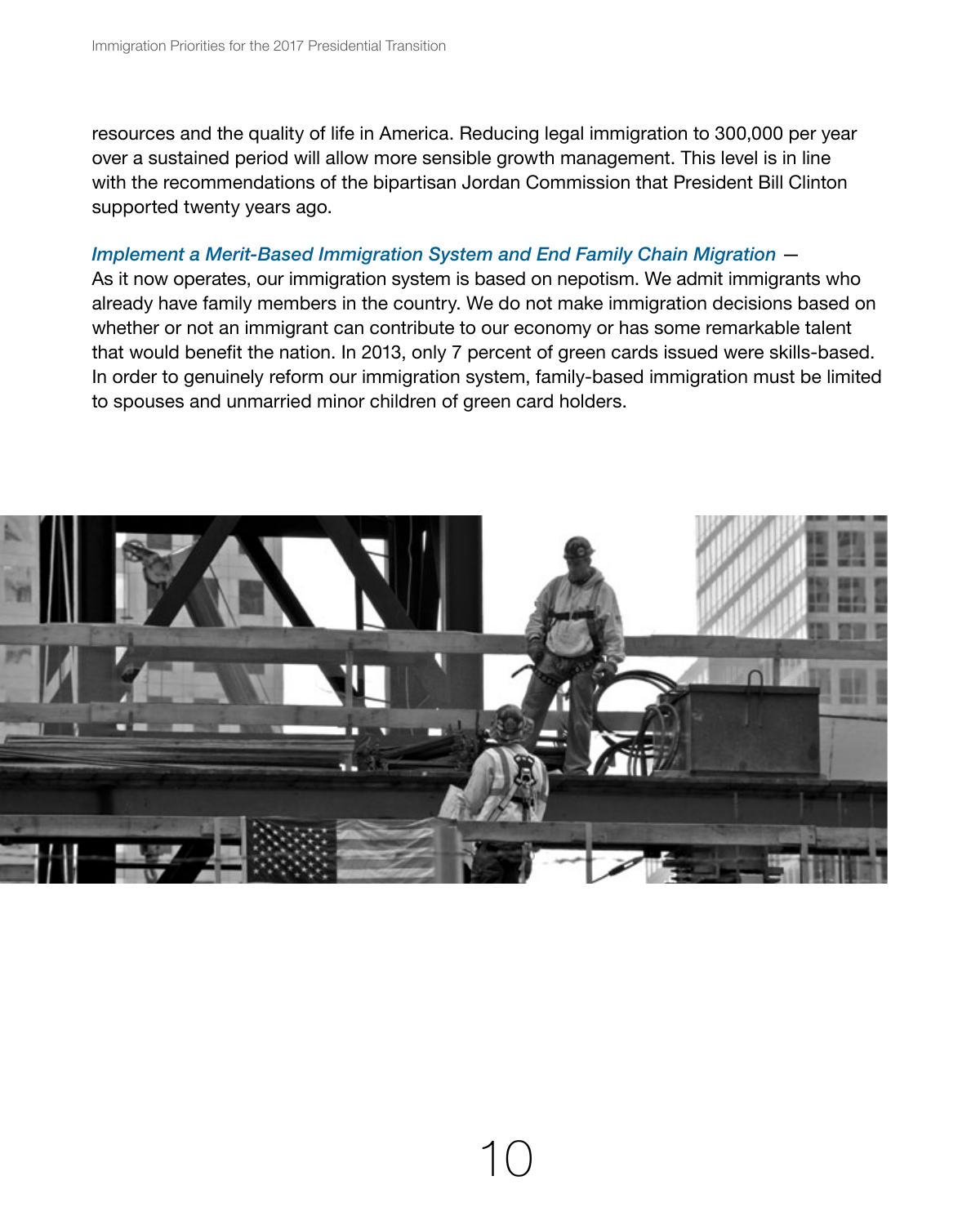## <span id="page-14-0"></span>A Plan For Moving Forward: Steps Toward Implementing a National Immigration Policy and Comprehensive Border Security **Strategy**



In the following section FAIR presents its policy, executive, and legislative recommendations for actions that must be taken in order to implement true immigration reform. These recommendations often overlap and many of the suggested policy solutions for one area will address other areas of reform. They are divided according to priority: those to be accomplished within the first 100 days of the new administration and those to be accomplished within one year. While they are by no means exhaustive, they do represent reforms FAIR considers to be top priorities and the most effective solutions for solving the immigration crisis in the United States.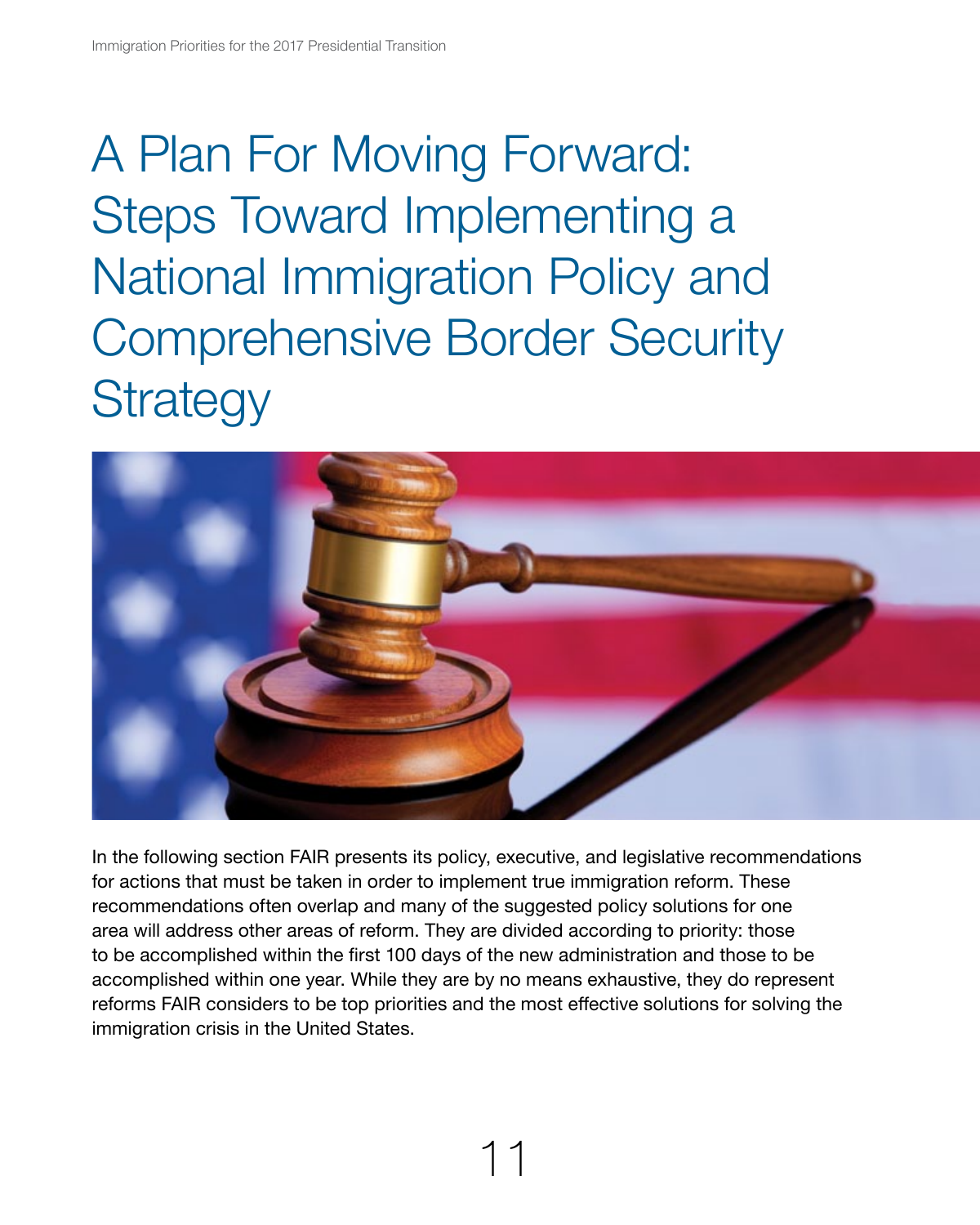These actions, plus the policy and strategy recommendations described above, set the stage for the new administration to act. We hope FAIR's agenda for immigration reform will provide White House and Executive Branch personnel with a road map for meaningful and lasting immigration reform.

### First 100 Days

#### *Illegal Immigration and Sanctuary Cities*

- $\blacksquare$  The president must immediately revoke the orders authorizing the DACA, DACA+ and DAPA schemes; and revoke all work, identity, and immigration status documents issued pursuant thereto. These unconstitutional programs reward illegal aliens and encourage additional illegal immigration.
- **n** The president must exercise his Programmatic Impoundment authority and deny federal funds to any state or local jurisdiction that refuses to cooperate with federal immigration enforcement authorities. Such "sanctuary polices" are a violation of 8 U.S.C. § 1373 which expressly prohibits state and local regulations that impede immigration officials from performing their functions. They also violate the federal preclusion doctrine elucidated by the Supreme Court in *Arizona v. United States 567 U.S. ⸏ (2012)*. Pursuant to this doctrine, state and local authorities are precluded from enacting legislation that intrudes on federal supremacy over the regulation of immigration. Accordingly, the president must instruct the Attorney General of the United States to seek court orders enjoining all sanctuary legislation as preempted.

#### *Criminal Aliens and Interior Enforcement*

- The president must end U.S. Immigration and Customs Enforcement's, or ICE's, Priority Enforcement Program. The Obama administration's enforcement priorities were arbitrary, contrary to the law and exempted over 90 percent of the illegal alien and immigration violator populations from enforcement consequences.
- The president must direct DHS to rescind all "prosecutorial discretion" memoranda and issue a clear directive specifying the limited circumstances in which administrative discretion may be used in immigration matters — solely to serve the public safety or national security interests of the United States.
- The president must direct the Department of State, known by the acronym DOS, to use its authority to refuse visas to the nationals of any country that refuses to accept the return of its own citizens when those citizens are ordered deported from the United States.
- The president must demand Congress promptly pass Kate's Law, which imposes a five year mandatory minimum sentence for illegal re-entry.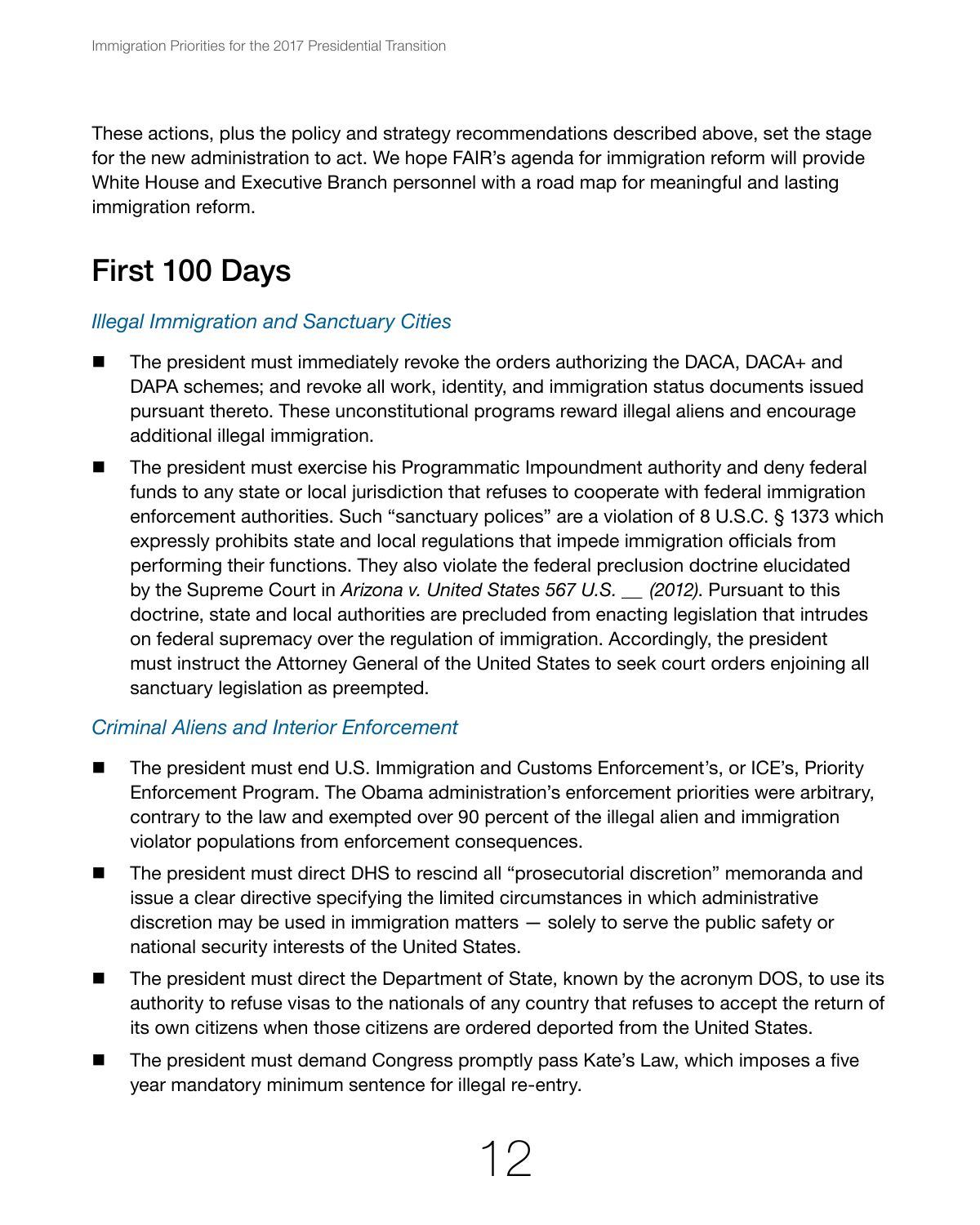#### *Worksite Enforcement*

- ICE must resume unannounced worksite inspections and enforcement actions. These activities discourage the exploitation of alien laborers, help U.S. workers and serve the interests of the American public.
- **n** ICE must also increase the fines levied against employers who hire unauthorized workers, and begin a comprehensive civil and criminal worksite enforcement program.

#### *National Security and Border Control*

- **n** The president must prioritize the construction of appropriate and necessary physical barriers, and related structures, along the U.S.-Mexico border as mandated by Congress and otherwise required to ensure operational control thereof.
- The president must ensure that U.S. Customs and Border Protection, also known as CBP, ICE and the U.S. Coast Guard are fully staffed and provided with the proper training, equipment and support required to secure our borders and enforce our immigration laws.
- As Commander in Chief, the president must order appropriate units of the U.S. armed forces to the border to supplement the work of CBP and respond to border incursions by drug cartels, terrorist organizations and foreign intelligence operatives.
- $\blacksquare$  The president must issue an Executive Order which invalidates and prohibits any further issuance of any Department of the Interior regulations that hinder the Border Patrol's ability to access federal lands to pursue unlawful border crossers and other criminals.
- **n** DHS and DOS must issue joint regulations which accomplish the following:
	- ⁜ Establish clear standards for the vetting of all individuals filing applications or petitions with DHS or DOS.
	- ⁜ Require comprehensive vetting, to include social media and open source checks, of all applicants and petitioners.
	- ⁜ Mandate that DHS or DOS deny any application filed by any applicant or petitioner who does not meet the aforementioned vetting standards due to the existence of any form of derogatory information.
	- ⁜ Mandate that when DHS or DOS are unable to determine whether any applicant or petitioner meets the aforementioned vetting standards because required information is unavailable, any pending application or petition must be denied.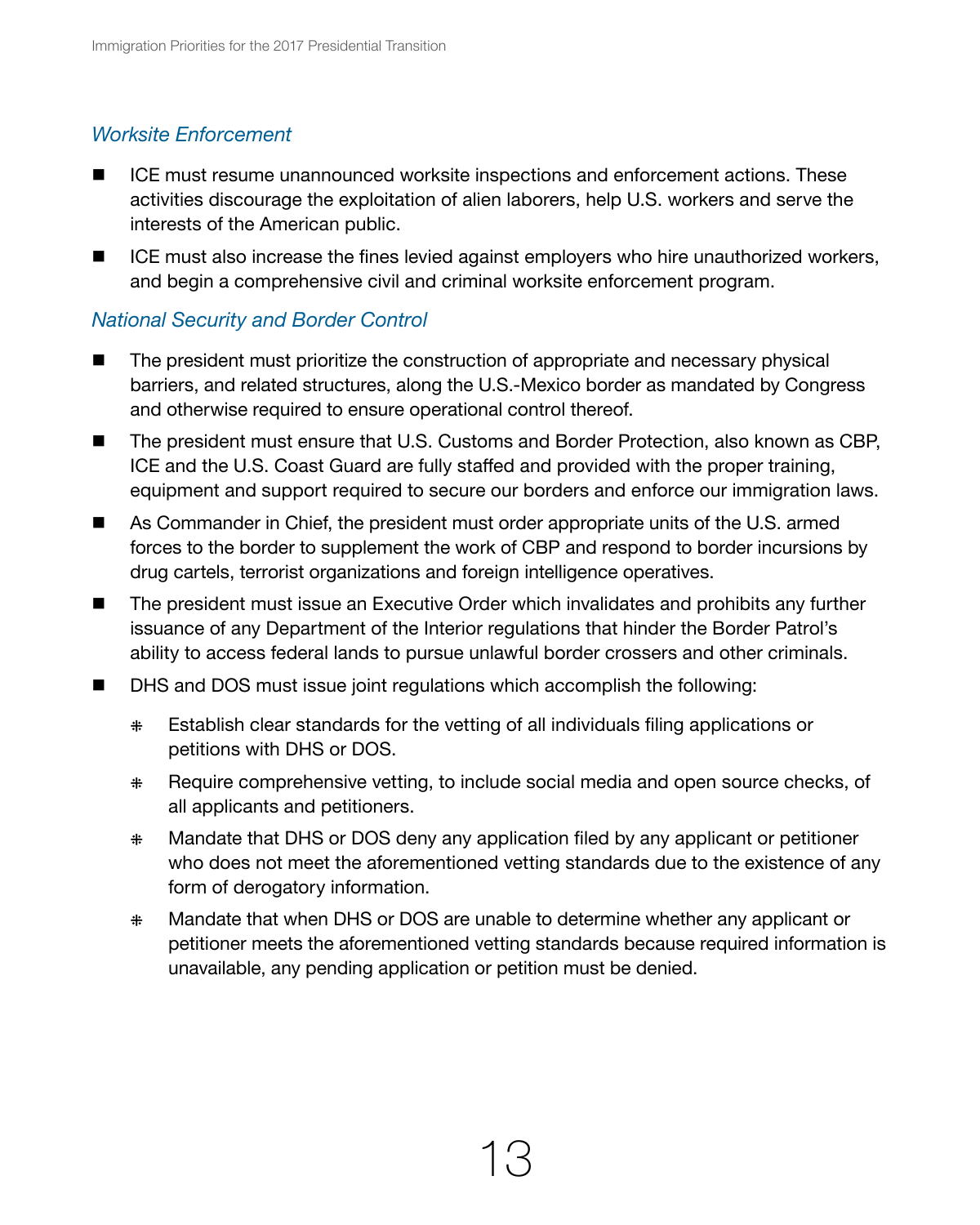#### *Refugees/Asylees*

- The president should direct DHS to deny asylum to aliens who could have sought protection from any safe country through which they traveled on their way to the United States.
- **n** The president should direct DHS to detain all aliens determined to have a "credible fear" of persecution until such time as they have received an administratively final determination on their asylum claim and any related relief, such as withholding of removal or deferral of removal under the United Nations Convention Against Torture, Article III.
- The President should ask Congress to pass legislation that provides clear, succinct, and legally sound definitions of the five categories of persecution that serve as the basis for refugee status and political asylum. At present, these categories are overly broad, particularly the nebulous "persecution on account of membership in a particular social group."

#### *Legal Immigration*

- **n** The president must order significant reductions in the numbers of aliens admitted to the United States each year pursuant to programs under Executive Branch control, such as: Temporary Protected Status, also know as TPS, the refugee and asylum programs, humanitarian parole and Transit Without Visa. DHS should monitor individuals admitted under these categories and their status should be terminated where no longer justified.
- DHS must require the collection of biometric data for all legal immigrants (Lawful Permanent Residents, nonimmigrants and any other temporary visitors).
- **n** DHS must take measures to properly regulate the OPT, or the Optional Practical Training program, which allows individuals on an F-1 student visa to work in the U.S. after graduation. Despite the implementation of the SEVIS, the Student Exchange Visitor Information System, this program is subject to abuse by employers and foreign students alike.
- **n** DHS should consider increasing the filing fees for all applications and petitions in order to account for increased vetting and security costs. It is reasonable to expect those seeking admission to the United States to bear some of the costs associated with their immigration plans. This is not an expense that should be borne solely by the American taxpayer.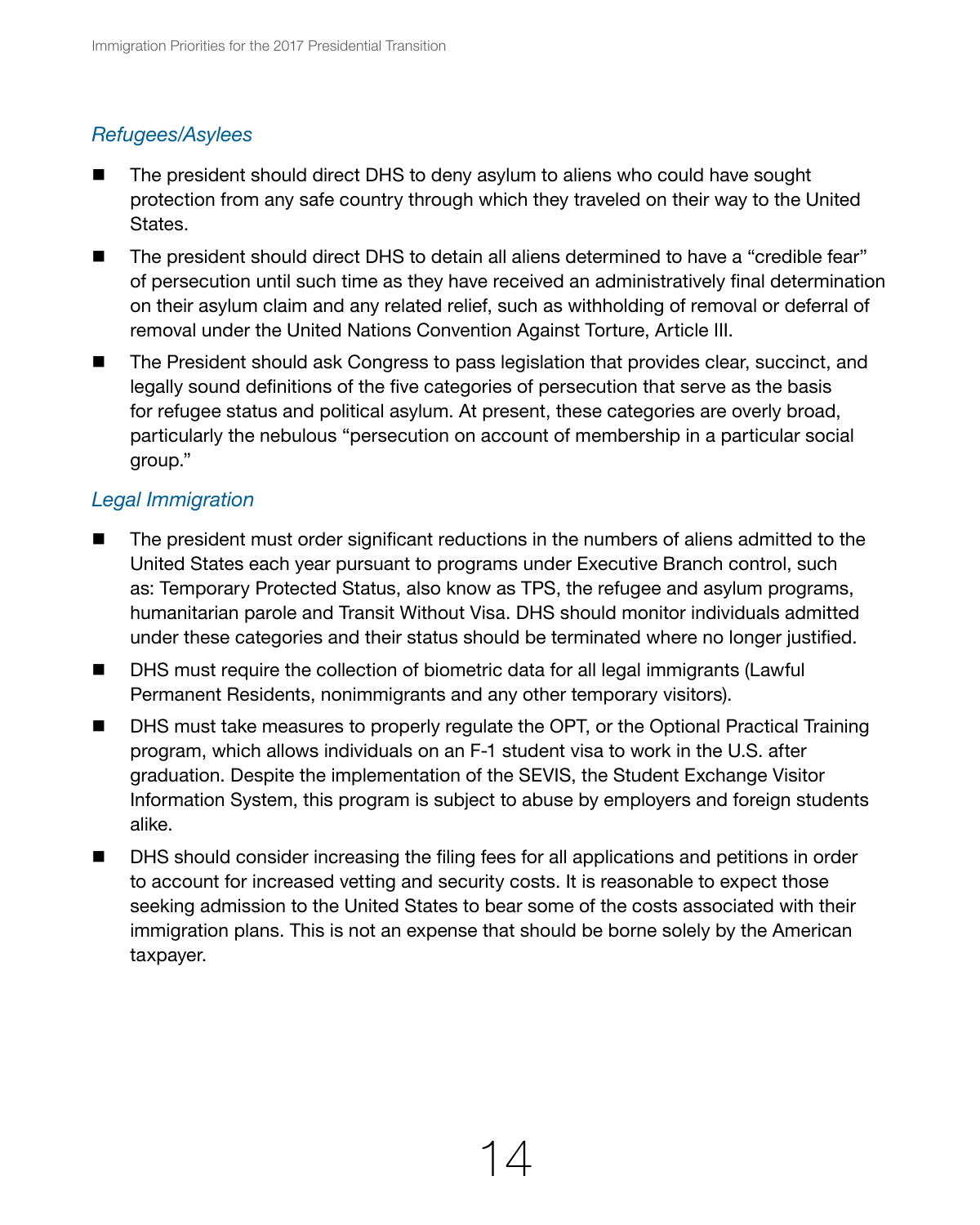#### *Benefits*

- DHS must revoke work authorization for H-1B spouses. The INA expressly denies work authorization to H-1B spouses and the Obama administration's decision to ignore the relevant statutes is blatantly illegal.
- **n** DHS must enforce the public charge ground of inadmissibility and refuse to admit any aliens who do not have the means to support themselves while in the United States absent an enforceable, and regularly enforced, financial sponsorship pledge. American taxpayers must not be required to support indigent aliens who are unable to contribute to the economy of the United States.

### First Year

### *Illegal Immigration*

- The president must direct DHS and the Department of Justice to issue regulations barring the approval of deferred action for:
	- ⁜ Categories or classes of aliens defined solely by sex, income-level, education, family or domestic status, or any other category that is not related to a rational immigration scheme that serves the interests of the American people. Impermissibly broad use of the discretionary deferred action power was the driving force behind the Obama administration's dangerous DACA program and undermines the rule of law.
	- ⁜ Any alien present in the United States pursuant to a grant of refugee status, political asylum or Temporary Protected Status.
	- ⁜ Any alien who has not been inspected and lawfully admitted to the United States.
	- ⁜ Any alien who fails to disclose to DHS every social security number or international tax identification number ever used by the alien for any purpose while in the United States or abroad.
	- ⁜ Any alien who fails to disclose to DHS every period of employment, work performed as an independent contractor, or provision of services for a fee while present in the United States, regardless of whether said labor was undertaken legally or illegally.
- **n** DHS must eliminate the illegal use of "advance parole," and any other type of parole, which has no statutory authorization; limiting all grants of parole to the narrowly defined, statutorily authorized categories of "significant public benefit" or "humanitarian parole" and then only on a case-by-case basis and only when parole serves the interests of the United States.
- **n** DHS must issue regulations making illegal aliens ineligible for TPS. The Secretary of Homeland Security must revoke TPS for any country that has received more than two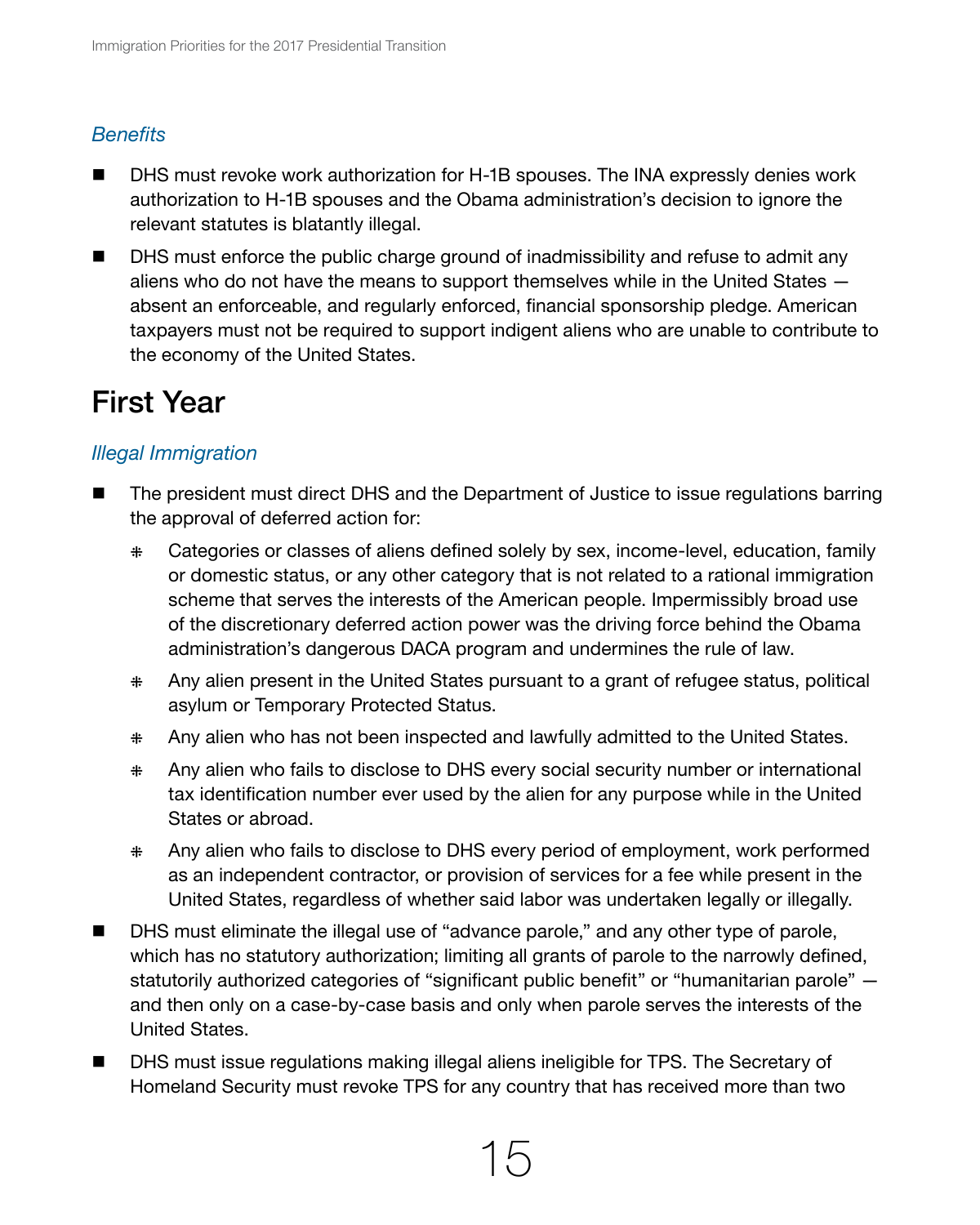renewals. Future grants on TPS must only occur in limited circumstances.

■ DHS must stop issuing work permits to aliens in removal proceedings on charges of inadmissibility.

#### *Criminal Aliens and Interior Enforcement*

- DHS must implement mandatory detention for all criminal aliens and end alternatives-todetention practices such as supervised release and ankle bracelet monitoring. Former ICE Director John Morton testified before Congress that alternatives-to-detention are more costly than confinement and lead to increased flight risk.
- DHS must reinstate the successful Secure Communities program.
- DHS must restore and fully fund 287(g) agreements, particularly "task force" model agreements.
- **n** The president must reverse the Obama administration's practice of counting illegal alien returns — those who are apprehended at the border and turned back — as removals. President Obama is the only president to count apprehensions at the border by CBP as removals by ICE. This was done intentionally to pad low removal statistics and make legislators, along with the public, believe he was enforcing the law, as a precursor to passing a mass amnesty bill.
- DHS must allow ICE agents to question any alien they have reasonable suspicion to believe is in the country unlawfully, regardless of circumstance.
- DHS must revise detainer forms to no longer require "convictions" as a condition for ICE pick-up.
- $\blacksquare$  ICE must allocate its resources in a manner which ensures that an appropriate number of agents are assigned to immigration cases, rather diverting the bulk of its resources to customs matters.

#### *Worksite Enforcement*

- $\blacksquare$  Because the Obama administration routinely exceeded its statutory authority by enlarging the classes of aliens entitled to work authorization, DHS must amend its regulations under 8 C.F.R. 274a.12 to reduce the number of aliens permitted to seek employment authorization, especially those with deferred action or other questionable statuses.
- DHS must issue regulations expressly barring aliens without lawful status from receiving work authorization pursuant to its authority under 8 U.S.C. § 1324(a)(h)(3).
- The IRS must issue regulations based on IRC § 63 (26 U.S.C. § 162) authority classifying all compensation paid to an alien in the U.S. without employment authorization as illegal payments that cannot be deducted by the employer as a business expense.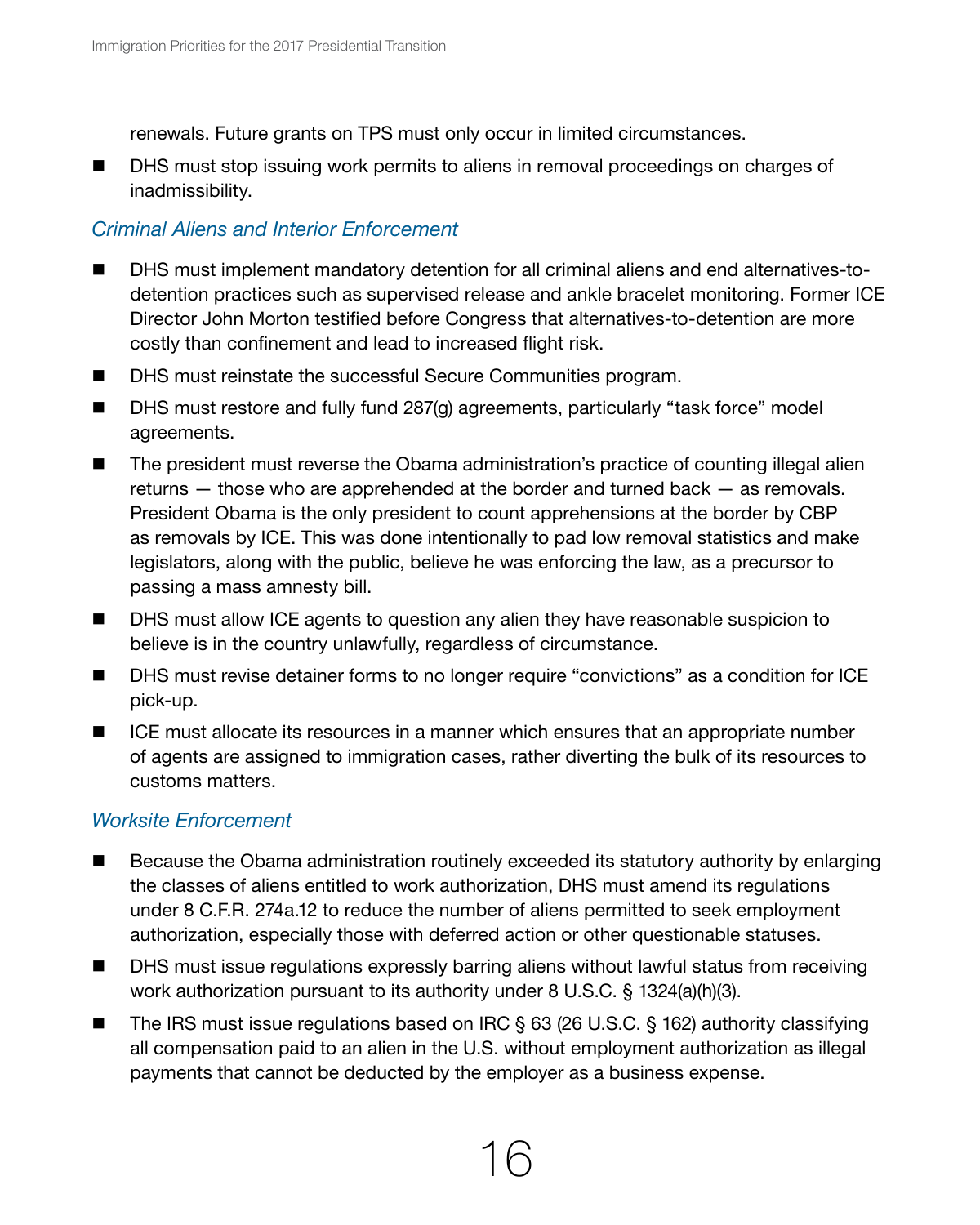■ The Office of the Chief Administrative Hearing Officer must amend its regulations in order to make it explicit that filing a complaint with law enforcement authorities alleging the employment of unauthorized aliens is not an immigration-related unfair employment practice.

#### *National Security and Border Control*

- The president must compel all states to immediately comply with the REAL ID Act's document security requirements. A key recommendation from the 9/11 Commission was enhancing the security of drivers' licenses. Yet, more than a decade later, some states are still not REAL ID compliant because of deadline waivers issued by the Obama administration.
- DHS must fully implement a biometric entry-exit system at all ports of entry (as required by law) to combat visa overstays.

#### *Refugees/Asylees*

- **n** The President must reduce the size of the refugee cohort admitted to the U.S. each year. Those fleeing genuine persecution should be able to seek refuge in the United States, but only after undergoing sufficient vetting, and only in numbers that avoid placing an undue burden on our economy.
- The Department of Health and Human Services must develop a program that gives state and local officials a voice in the refugee resettlement process.
- **n** In order to comply fully with the provisions of the INA which require that all persons granted refugee status apply for adjustment of status after one year, DHS must remove any alien who fails to apply for adjustment of status one year after receiving refugee status.
- In order to ensure the integrity of the refugee and asylum programs, DHS must:
	- ⁜ Re-interview all refugees and persons granted asylum prior to approving them for adjustment of status, in order to determine whether they continue to meet the definition of an asylum-seeker/refugee.
	- ⁜ Remove those refugees and persons granted asylum who no longer meet the definition of an asylum-seeker/refugee.
- Require as a condition of any DOS or HHS contract or partnership, that refugee resettlement agencies cooperate and consult with state and local officials to ensure that refugees are only resettled in communities with the capacity to absorb them.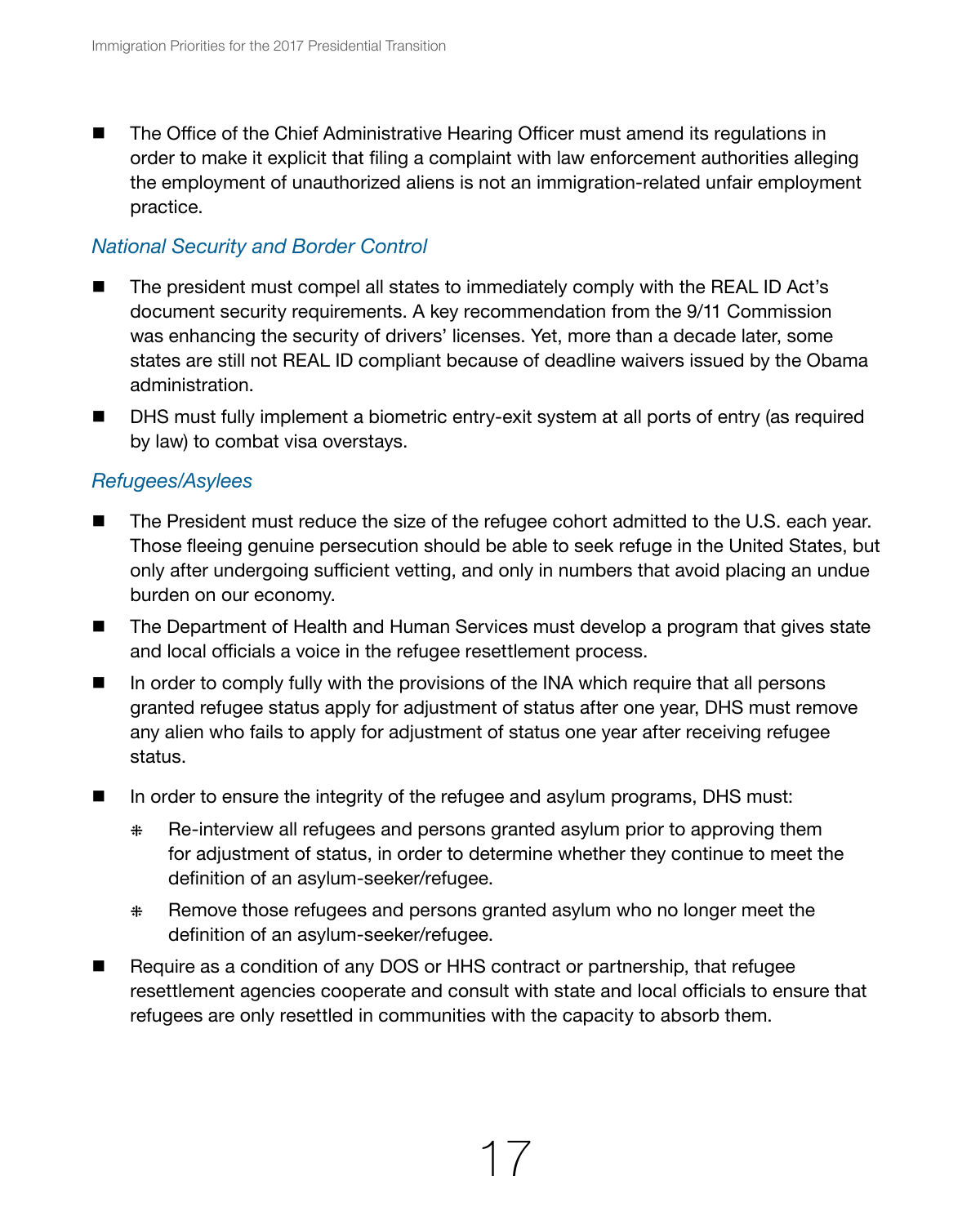#### *Legal Immigration*

- DHS must require DNA matching prior to admission for all aliens seeking to enter the U.S. pursuant to any family-based status.
- DHS must increase employer fees for nonimmigrant workers, to reduce the incentive to hire cheap foreign labor instead of capable Americans.
- DHS must issue regulations eliminating the annual H-1B visa lottery and replace it with an "auction" based award of visas on a quarterly basis, with visa grants made for jobs with the highest value compensation package, and setting a minimum salary of twice the Level 1 (entry-level) specified for that occupational classification.
- DHS must issue regulations requiring employers granted H-1B or L nonimmigrant petitions, or EB-immigrant petitions, to hire any U.S. citizen who meets the minimum published requirements for the skilled position held by the alien, unless the job is nonrenewable and lasts 18 months or less.

#### *Benefits*

- The Department of Treasury must close the Additional Child Tax Credit loophole by ceasing to issue ITINs to illegal aliens and requiring the submission of the SSN of the taxpayer and qualifying child to receive the credit.
- **n** The president must direct the Treasury Secretary to communicate with DHS about illegal aliens fraudulently using stolen and purchased SSNs to work unlawfully in the country.
- $\blacksquare$  The Department of Treasury must issue regulations that prevent individuals from retroactively claiming the Earned Income Tax Credit for years they were ineligible to receive it. Currently, a taxpayer (including illegal aliens) can retroactively claim 3 years of the EITC once they become eligible for the benefit even if they were not eligible for the credit in the prior years.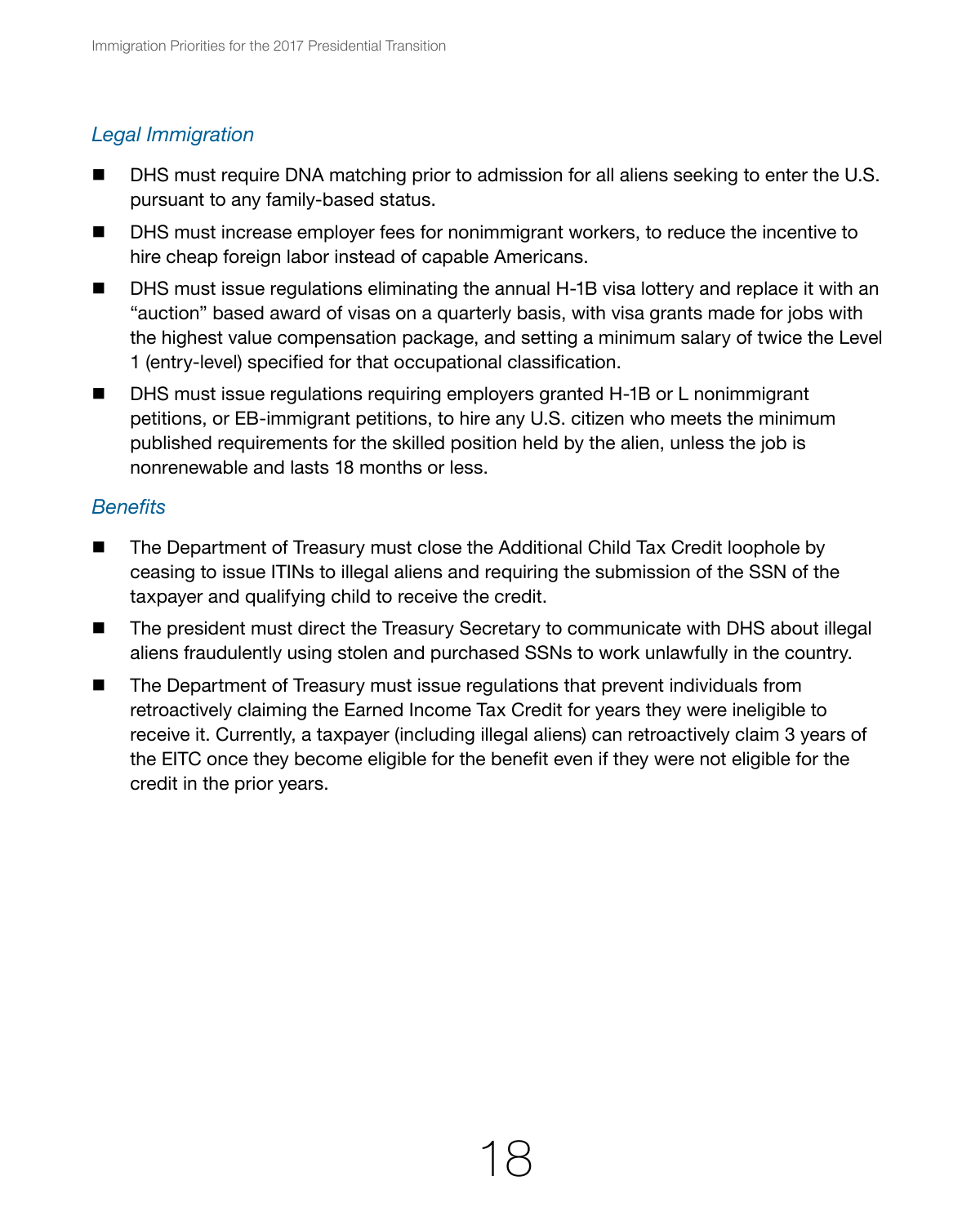## <span id="page-22-0"></span>**Conclusion**

Immigration has a profound impact on the issues that Americans say matter most to them. Concerns about national security, the quality of education, high tax burdens, urban sprawl and many other "front burner" issues are directly affected by the annual influx of more than one million legal immigrants, and untold numbers of illegal aliens. The U.S. Census Bureau projects that, left unchecked, immigration will drive a 50 percent increase in our population during the first half of the 21st century. A factor that important to our national future deserves comprehensive and thoughtful consideration by the incoming administration.

Immigration now adds more than one million people—twice the population of Kansas City—to our population every year. Overall, the United States is growing by more than 2.6 million people annually.11 At this rate, our population will grow to more than 413 million people by 2050. That's nearly 100 million additional people needing schools, jobs and housing—as well as water and other precious natural resources.

Unlike previous eras of immigration, today's immigrants are 50 percent more likely to use welfare than native-born Americans.<sup>12</sup> We cannot provide high quality education, health care and retirement security for our own people if we continue to import endless numbers of low-income, unskilled immigrants.

America is still working to meet the challenge of assisting our own poor and disadvantaged; mass immigration compounds the problem and impedes efforts to raise the standards of living for all.

Income inequality in America continues to widen. Job competition by waves of new immigrants depresses the wages and salaries of American workers and hits minority workers and those without high school diplomas the hardest. Meanwhile, many corporations exploit immigration programs to pad their profits by firing citizens in favor of so-called cheap foreign laborers. America's focus must be on training our own labor force to face competition from abroad, not on importing new workers to compete for jobs at home.

Current immigration levels are so high that immigration officials are unable to thoroughly screen immigrants before allowing them into the country—as September 11, 2001 tragically underscored. Lower legal immigration levels, a biometric entry-exit system to detect those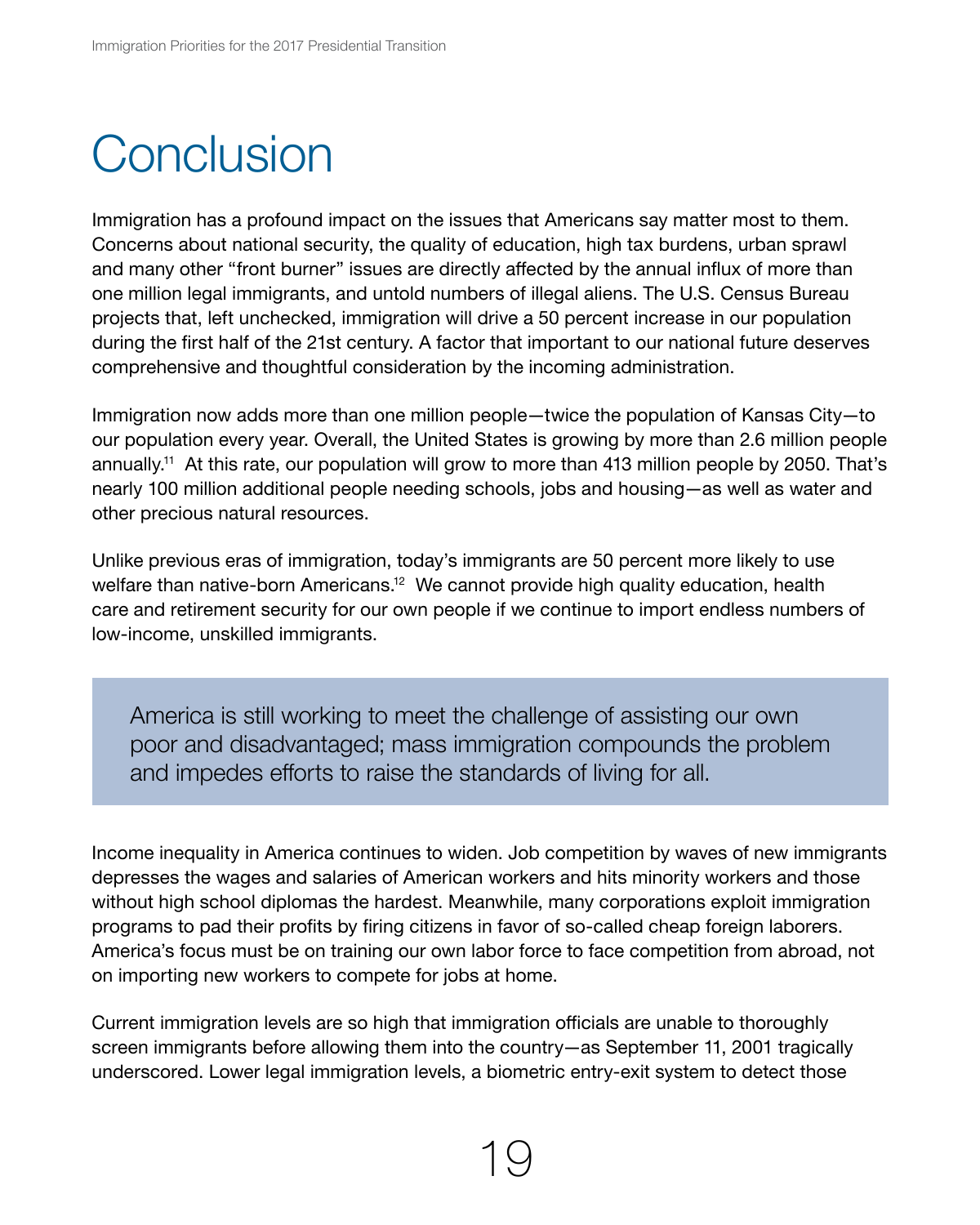who have overstayed their visas, and heightened enforcement efforts, are essential in order to regain control of the system and meet today's heightened security necessities.

As our population grows, demands for resources increase; growing pollution, deforestation, waste, habitat destruction and soil erosion are the result. America's environmental priorities can't be reconciled with the new infrastructure and resource consumption that continued population growth will require. Resources like water and energy are straining under the constantly enlarging demand.

Already, America's sprawling urban areas are encroaching on fragile coastal wetlands and paving over farmland at alarming rates. Just maintaining the current massive level of immigration will require the construction of millions of new homes (and the resulting loss of farmland and open space) and put tens of millions more vehicles on already crowded roads.

The United States today is a fully populated nation of more than 320 million people, not the sparsely settled territory of 150 years ago. Our priority should be placed on preserving our remaining wilderness areas, conserving our natural resources and ensuring a better quality of life for future generations.

America needs an immigration policy that helps us reach our goals as a nation, a policy that takes into account the environment, the economy and the ability of our infrastructure to accommodate large numbers of immigrants.

Common sense dictates that we must stop adding new burdens to institutions and systems that are struggling. Immigration alone did not cause these problems, but making real environmental headway, safeguarding national security, and repairing our failing educational and health care systems, will be all but impossible as long as we continue today's massive immigration levels.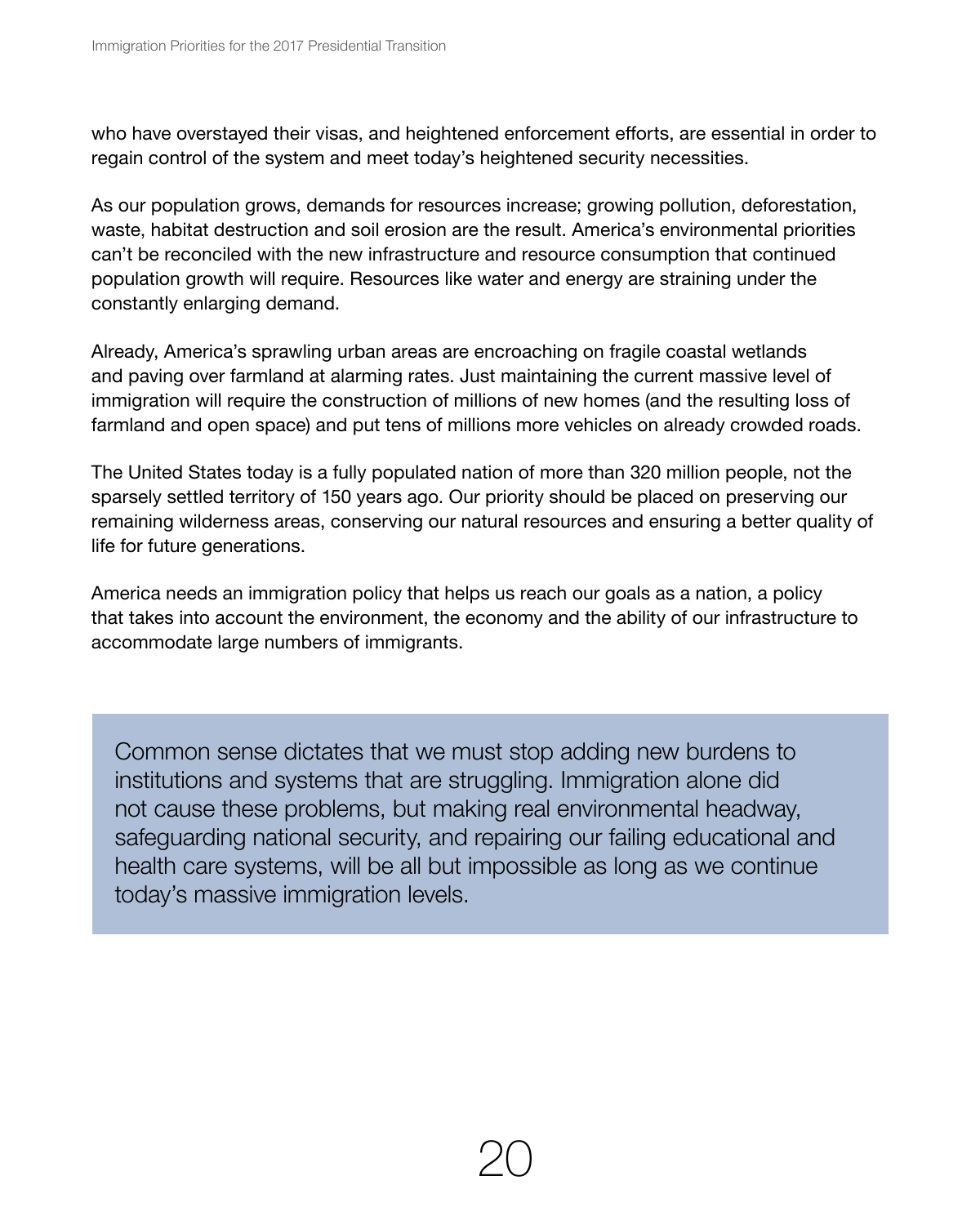## **Endnotes**

1 Robert Rector and Jason Richwine, "The Fiscal Cost of Unlawful Immigrants and Amnesty to the U.S. Taxpayer," The Heritage Foundation, 2010, [http://www.heritage.org/research/reports/2013/05/the-fiscal-cost](http://www.heritage.org/research/reports/2013/05/the-fiscal-cost-of-unlawful-immigrants-and-amnesty-to-the-us-taxpayer?ac=1)[of-unlawful-immigrants-and-amnesty-to-the-us-taxpayer](http://www.heritage.org/research/reports/2013/05/the-fiscal-cost-of-unlawful-immigrants-and-amnesty-to-the-us-taxpayer?ac=1)

2 Marc Ferris and Spencer Raley, "The Elephant in the Classroom: Mass Immigration's Impact on Public Education," Federation for American Immigration Reform, September, 2016, [http://www.fairus.org/](http://www.fairus.org/publications/the-elephant-in-the-classroom-mass-immigrations-impact-on-public-education) [publications/the-elephant-in-the-classroom-mass-immigrations-impact-on-public-education](http://www.fairus.org/publications/the-elephant-in-the-classroom-mass-immigrations-impact-on-public-education)

3 Jack Martin and Eric A. Ruark, "The Fiscal Burden of Illegal Immigration on United States Taxpayers," Federation for American Immigration Reform, 2013, [http://www.fairus.org/publications/the-fiscal-burden-of](http://www.fairus.org/publications/the-fiscal-burden-of-illegal-immigration-on-united-states-taxpayers)[illegal-immigration-on-united-states-taxpayers](http://www.fairus.org/publications/the-fiscal-burden-of-illegal-immigration-on-united-states-taxpayers).

4 ibid

5 "President Obama's Record of Dismantling Immigration Enforcement," Federation for American Immigration Reform, February, 2016, [http://www.fairus.org/publications/president-obama-s-record-of-dismantling](http://www.fairus.org/publications/president-obama-s-record-of-dismantling-immigration-enforcement)[immigration-enforcement](http://www.fairus.org/publications/president-obama-s-record-of-dismantling-immigration-enforcement)

6 "True Immigration Reform: A Policy that Serves the Interests of the American People," Federation for American Immigration Reform,<http://www.fairus.org/legislation/amnesty/takebackimmigrationreform>

7 "Immigration and National Border Security," Federation for American Immigration Reform, Updated October, 2011,<http://www.fairus.org/issue/immigration-and-national-border-security>

8 "Legislative Update: 5/5/2015," Federation for American Immigration Reform, [http://www.fairus.org/](http://www.fairus.org/legislative-updates/legislative-update-5-5-2015) [legislative-updates/legislative-update-5-5-2015](http://www.fairus.org/legislative-updates/legislative-update-5-5-2015)

9 Eric Ruark and Jack Martin, "The Sinking Lifeboat: Uncontrolled Immigration and the U.S. Healthcare System," Federation for American Immigration Reform, 2009, [http://www.fairus.org/site/DocServer/](http://www.fairus.org/site/DocServer/healthcare_09.pdf?docID=3521) healthcare 09.pdf?docID=3521

10 Spencer Raley, "Healthcare Subsidies for Illegal Aliens Could Cost California Up to \$2 Billion Annually," ImmigrationReform.com, June 9, 2016, [http://immigrationreform.com/2016/06/09/healthcare-subsidies-for](http://immigrationreform.com/2016/06/09/healthcare-subsidies-for-illegal-aliens-could-cost-california-up-to-2-billion-annually/)[illegal-aliens-could-cost-california-up-to-2-billion-annually/](http://immigrationreform.com/2016/06/09/healthcare-subsidies-for-illegal-aliens-could-cost-california-up-to-2-billion-annually/)

11 "U.S. and World Population Clock," United States Census Bureau, <http://www.census.gov/popclock>/

12 Steven A. Camarota, "Welfare Use by Immigrant and Native Households," Center For Immigration Studies, September, 2016, <http://cis.org/Welfare-Use-Immigrant-Native-Households>

13 "Who We Are," Federation For American Immigration Reform, <http://www.fairus.org/about>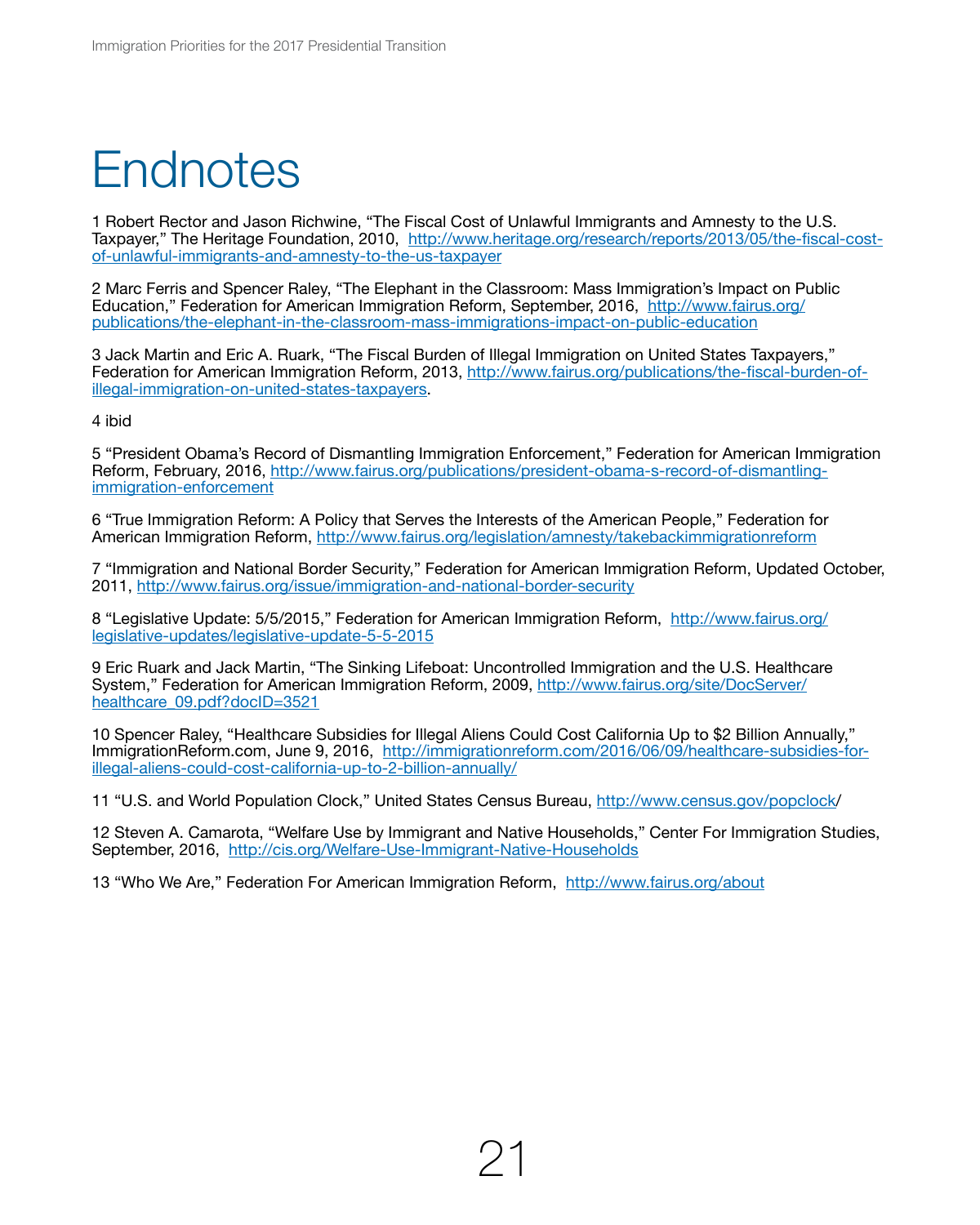<span id="page-25-0"></span>

The Federation for American Immigration Reform (FAIR) is a non-profit, non-partisan organization of concerned individuals who believe that our immigration laws must be reformed to better serve the needs of current and future generations.

With a support base that includes nearly 50 private foundations and over 500,000 diverse members and supporters, FAIR is free of party loyalties and special interest connections.

For more than 35 years, FAIR has been leading the call for true immigration reform by offering and advocating solutions that help reduce the harmful impact of illegal immigration, and unprecedented levels of legal immigration, on national security, jobs, education, health care and our environmental resources.

#### Our Mission

In all that we do, our main goals are the following: increasing public awareness and understanding of immigration issues, educating the public and legislators, presenting solutions, holding our leaders accountable for answers and ensuring that the public's voice is heard.

FAIR seeks to reduce overall immigration to a level that is more manageable and which more closely reflects past policy. Reducing legal immigration from over one million presently to 300,000 a year, over a sustained period, will allow America to more sensibly manage its growth, address its environmental needs and maintain a high quality of life.<sup>13</sup>

To make that happen, we work for policies that put the interests of the American public ahead of big business and special interest demands.

#### What We Believe

Immigration is a discretionary program that is supposed to respond to the needs and desires of the American people. Our government can and should determine admission levels based on what's best for America. But for too long, Americans have been left out of the equation. Special interests have pushed for preferences that give unfair advantages to foreign workers and programs that imperil the integrity of our borders. The time has come time to put the needs of Americans first. FAIR believes that common sense limitations on immigration are necessary to protect our economy, our national security, our unique American culture and our future as a free and sovereign nation.

We understand that immigration policy involves sensitive, emotional issues; and we believe in respecting the basic human rights and the dignity of all involved. In addition, we believe, as a matter of adherence to fundamental American principles, that immigration policies should not be based on favoritism toward, or discrimination against, any person on the basis of race, creed, color, religion, gender or nationality. But we also believe that admission to the United States should not be granted to those who fundamentally oppose freedom of religion or the notion that all persons are equal before the law.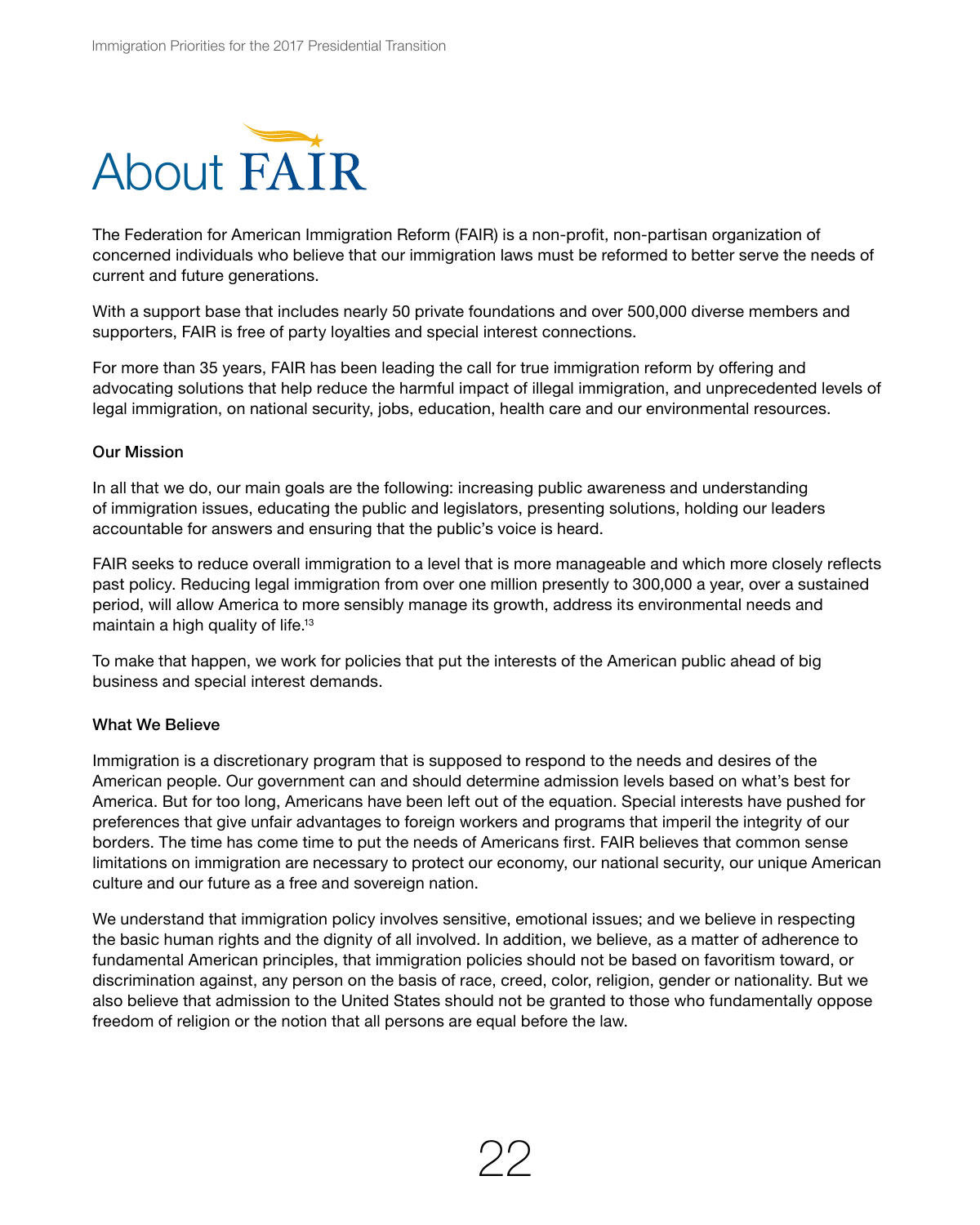#### Board of Directors

Donald A. Collins Jr., Chair Duane Austin Sharon Barnes Douglas E. Caton, *Maj. Gen. U.S. Army Reserve (Retired)*

James Dorcy Sarah G. Epstein Dale M. Herder, Ph.D. Frank Morris, Ph.D. S. Blake Swensrud II

#### National Board of Advisors

The Hon. Brian Bilbray, Co-Chair Donald A. Collins Sr., Co-Chair Nancy S. Anthony The Hon. Louis Barletta Gwat Bhattacharjie Gerda Bikales J. Bayard Boyle Jr. Hugh Brien John Brock Frances Burke, Ph.D. William W. Chip, Esq. Pat Choate, Ph.D. Clifford Colwell, M.D. Thomas A. Connolly Kevin Donaleski Alfred P. Doyle, M.D. Dino Drudi

Paul Egan Bonnie Erbé Don Feder Robert W. Gillespie Otis Graham Jr., Ph.D. Joseph R. Guzzardi Robert E. Hannay Hessie Harris Diana Hull, Ph.D. Glenn Jackson Carol Joyal The Hon. Richard D. Lamm Roy C. Lierman Donald Mann K.C. McAlpin Joel McCleary Scott McConnell

James G. McDonald, Esq. Paul K. Nachman Peter Nunez Robert D. Park Fred Pinkham, Ph.D. Randy Pullen Bruce S. Reid Teela Roche David P. Schippers, Esq. The Hon. Alan Simpson John Phillip Sousa IV John Tanton, M.D. Alan N. Weeden The Hon. Curtin Winsor Jr.